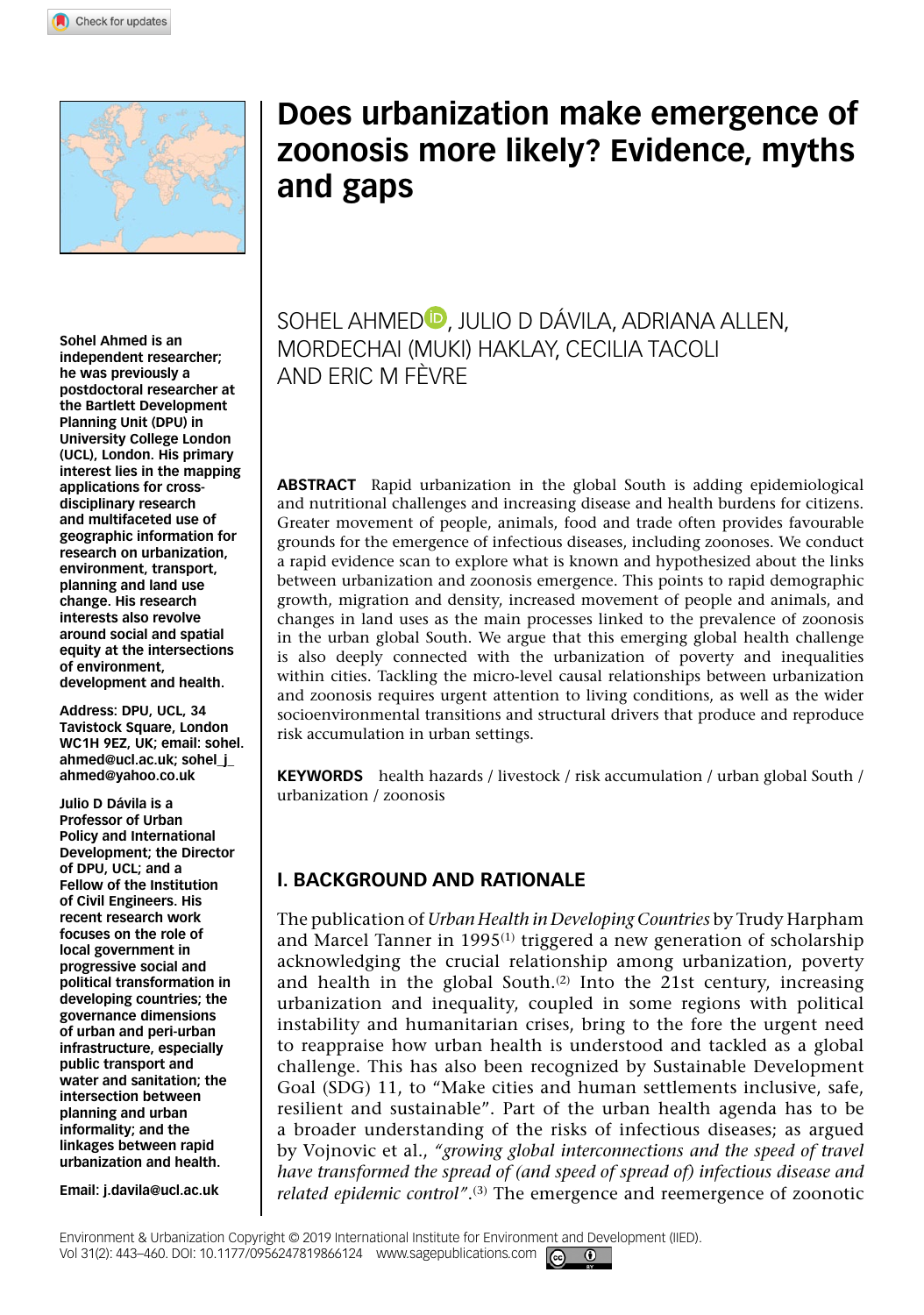diseases<sup>(4)</sup> relate to the multi-scalar and interrelated drivers that make cities both producers of health vulnerabilities and enablers of improved health. The aims of this paper are to examine what is known and assumed about such drivers, and to identify what actual and potential explanations have been sidelined and therefore require greater attention from scholars and policymakers.

Globally, the share of the population living in urban areas has been rising rapidly since the second half of the last century: while 30 per cent of the world's population was urban in 1950, this share rose to 55 per cent in 2018. By 2050, the urban share of the world's population is projected to increase to 65 per cent, with almost 90 per cent of this growth taking place in Asia and Africa.(5) Thus, it is not surprising that municipal governments across these regions are struggling to keep pace with the infrastructural improvements and protective measures required, while allocating resources more equitably across all social groups.(6) These trends are compounded by unprecedented challenges in urban food security, resulting from global changes in food production and consumption systems.<sup>(7)</sup> In many urban centres in the global South, there is higher demand for meat, dairy products and more highly processed foods.(8) These changing dietary practices have prompted the so-called "livestock revolution".(9) However, as argued by Sumberg and Thompson,(10) this "revolution" has to be reconsidered in light of evolving perspectives and contemporary trends in livestock production and consumption. From 1980 to 2004, meat production doubled, and is set to double again by 2020.(11) Demand for livestock products is predicted to double from 200 to 400 kilocalories per person per day in sub-Saharan Africa and South Asia between 2000 and 2050.(12) Traditional practices of domesticating animals that started approximately 10,000 years ago have been gradually replaced with intensive industrialized systems, particularly in Asia, Africa and South America.<sup>(13)</sup> This is changing the way food systems work globally, including in urban areas.

When compounded with rapid urban demographic growth, these trends are bringing additional health challenges mainly to the urban poor, who increasingly face a quadruple disease burden of infectious and chronic diseases, and mal- and over-nutrition.<sup>(14)</sup> Various studies in China, East and Southeast Asia, and Africa recognize urbanization drivers and outcomes – such as environmental degradation linked to air and water pollution, higher population density, rural–urban migration, inadequate healthcare provision and changes in peri-urban land uses – as closely associated with many infectious and communicable diseases.(15) Many non-communicable diseases, mainly cardiovascular diseases, diabetes, cancers and chronic respiratory diseases, are also strongly correlated with the above-mentioned trends. They are linked as well with nutritional transitions, polluted air and water, and a lack of green walking and cycling spaces.<sup>(16)</sup>

With demographic and nutritional transitions occurring for various reasons, many regions are also experiencing encroachment of wilderness areas and rapid urban land cover expansion at a rate that exceeds by three times the average global rate at which national populations become urban.(17) Intense movements of people and foodstuffs, including animal products, are rapidly changing environmental conditions and also generating favourable grounds for the (re)emergence of infectious disease vectors with increasing epidemiological complexities.

**Adriana Allen is a Professor of Development Planning and Urban Sustainability at DPU, UCL. Adopting a feminist political ecology perspective, through the lens of risk, water, land, food and health, her work looks at the interface between everyday citymaking practices and planned interventions and their capacity to generate transformative spaces, places and social relations.** 

**Email: [a.allen@ucl.ac.uk](mailto:a.allen@ucl.ac.uk)**

**Mordechai (Muki) Haklay is a Professor of Geographic Information Science at the Department of Geography, UCL and the co-director of the Extreme Citizen Science group. His work focuses on participatory mapping, citizen science, crowdsourced geographical information, and public access and use of environmental information.** 

**Email: [m.haklay@ucl.ac.uk](mailto:m.haklay@ucl.ac.uk)**

**Cecilia Tacoli is a Principal Researcher in the Human Settlements Group of the International Institute for Environment and Development (IIED). Her work explores how the relations between rural and urban areas, people and enterprises are transformed by urbanization processes, and their impact on urban and rural food consumption and insecurity.** 

#### **Email: [cecilia.tacoli@iied.org](mailto:cecilia.tacoli@iied.org)**

**Eric M Fèvre is a Professor of Veterinary Infectious Diseases at the University of Liverpool and is jointly appointed with the International Livestock Research Institute in Nairobi, Kenya. His team is focused on the epidemiology of infectious disease, including understanding the drivers of disease in rapidly urbanizing environments.** 

**Email: [Eric.Fevre@liverpool.](mailto:Eric.Fevre@liverpool.ac.uk) [ac.uk](mailto:Eric.Fevre@liverpool.ac.uk)**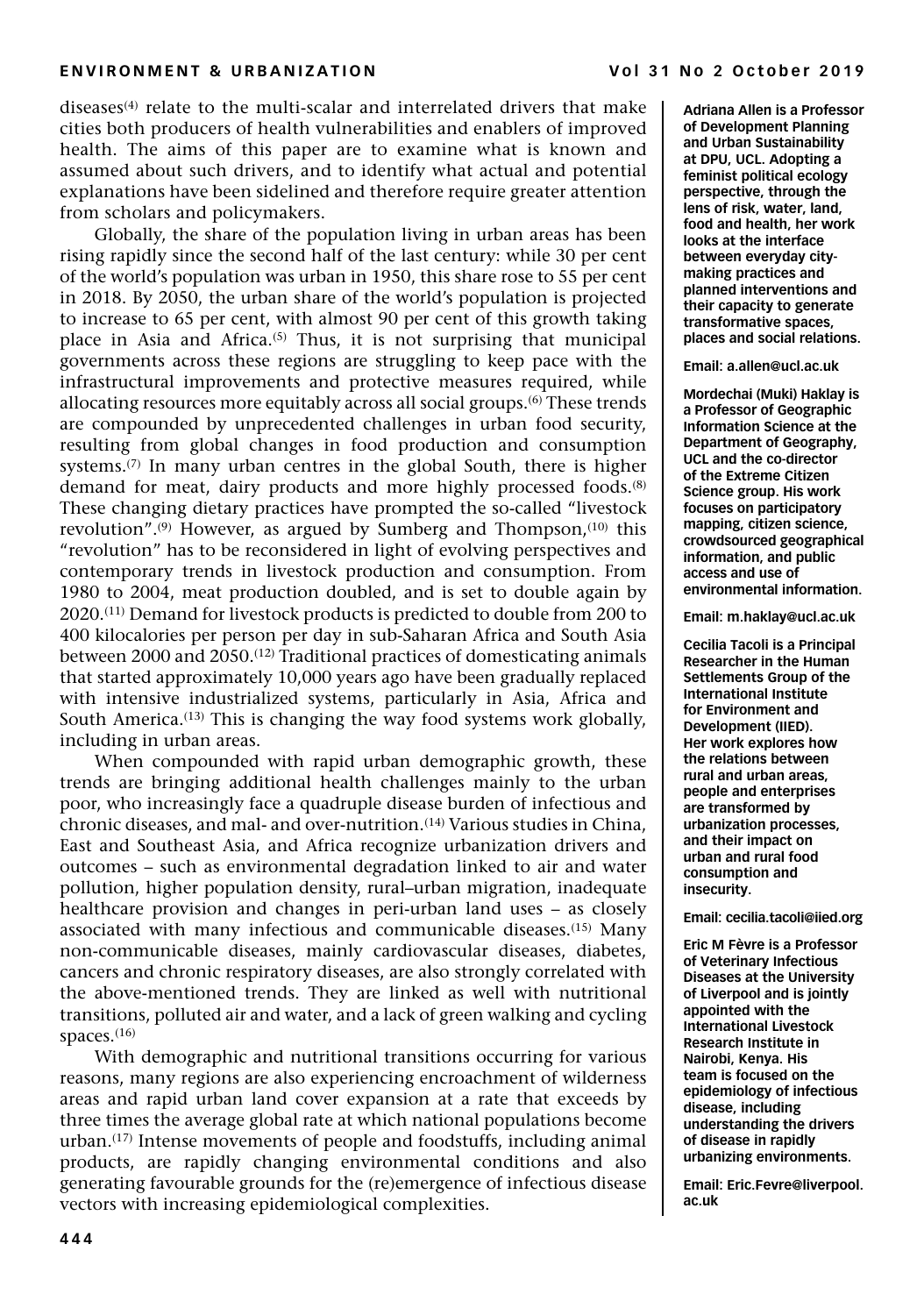1. Harpham and Tanner (1995).

2. Among many others, Harpham (1997); Eckert and Kohler (2014); Rocha et al. (2015).

3. Voinovic et al. (2019), page 7.

4. The term "zoonosis" was coined by Rudolph Virchow in 1855 to describe diseases transmitted between vertebrate animals and humans. Greger (2007); Taylor et al. (2001); Woolhouse and Gowtage-Sequeria (2005).

5. UN DESA (2018).

6. Satterthwaite (2010); WHO (2010).

7. Morgan (2009).

8. Delgado and Narrod (2003); Tacoli et al. (2013).

9. Delgado et al. (1999).

10. Sumberg and Thompson (2013).

11. Pearson et al. (2005); Grace, Kang'ethe et al. (2012); FAO (2006).

12. Thornton (2010); FAO (2006).

13. Thornton (2010).

14. Roesel and Grace (2014); Dominguez-Salas et al. (2016).

15. Li et al. (2012); Bai et al. (2012); Goryakin et al. (2017).

16. Goryakin et al. (2017); Smit et al. (2016); Li et al. (2012); Bai et al. (2012).

17. McGranahan and Satterthwaite (2014).

18. Schelling et al. (2007), page 346.

19. Jouve et al. (2010).

20. Taylor et al. (2001).

21. Woolhouse and Gowtage-Sequeria (2005).

22. The term "emerging" includes not only newly appearing zoonotic diseases but also those that are spreading to new territories. Reemerging diseases are those that appear in significantly more virulent forms after a decline or after a long period of low incidence [Alemayehu (2012); Pearson et al. (2005)].

23. DALY, or disability-adjusted life year, is a well-known indicator to calculate the burden placed by disease upon a given population.

These changes suggest the need to critically examine the link between the forces underpinning rapid urban growth and the emergence of zoonotic diseases. Zoonotic diseases are, according to Schelling and colleagues, *"transmitted via food products such as meat and dairy products*  and other animal products, water and waste".<sup>(18)</sup> In fact, it is claimed that most infectious food-borne diseases are zoonotic in nature.(19) Out of more than 1,400 human pathogens reviewed by Taylor, Latham and Woolhouse<sup>(20)</sup> and Woolhouse and Gowtage-Sequeria,<sup>(21)</sup> more than half are considered zoonotic. Some zoonoses are called emerging or reemerging(22) because of their higher incidence in the last two decades, together with increasing geographical coverage and their potential to spread more rapidly and widely in the near future. The World Health Organization (WHO) estimates that 61 per cent of all human diseases are zoonotic in origin, while 75 per cent of new diseases discovered in the last decade are zoonotic. A recent study claims that 26 per cent of the infectious disease burden (measured in terms of disability-adjusted life years, or  $DALYs<sup>(23)</sup>$  in developing countries arises from zoonoses, compared with a mere 0.7 per cent in developed nations. However, the first figure is likely to be an underestimation, resulting from heavy underreporting and misdiagnosis.<sup>(24)</sup> According to Havelaar et. al.,<sup>(25)</sup> diarrhoeal diseases are amongst the most common diseases in the global South, half of which have zoonotic origins. Yet there is no particular study that examines the key drivers underpinning the relation between what drives urbanization (which can be understood both as increases in the share of the urban population of a country and as the physical expansion of cities) and zoonosis in the urban global South.

We have looked into scholarship to explore what drivers of urbanization are predominantly hypothesized and are related to the increased prevalence of selected zoonosis in urban centres. In the next section, we explain the methods adopted for our evidence scan review. In the third section, we examine the dominant knowledge narratives that emerge from the selected peer-reviewed scholarship. In the fourth section, we reflect critically on these findings and explore neglected narratives and drivers that require more attention in future research. We conclude with some remarks about the transformative possibilities of such knowledge.

#### **II. Methodology**

The study underpinning this article focused primarily on scanning scholarly evidence and narratives on major food-borne and livestockborne direct zoonosis that are emerging or reemerging in the urban global South. The sources reviewed include research articles and empirical reports, including grey material. After consulting epidemiologists, we initially searched research databases such as PubMed, Google Scholar, Scirus and Scopus using 40 keywords<sup>(26)</sup> (Figure 1). Upon scanning some of the key literature, a further search for particular zoonosis-specific evidence was made, both by using keywords and by searching manually, including back-tracking and citation tracking of related articles, reports and books. The websites of relevant institutes or international agencies were also explored for reports, data, policies and evidence. The following inclusion criteria were used: studies had to address the key question behind this scan, and be situated in the context of the urban global South;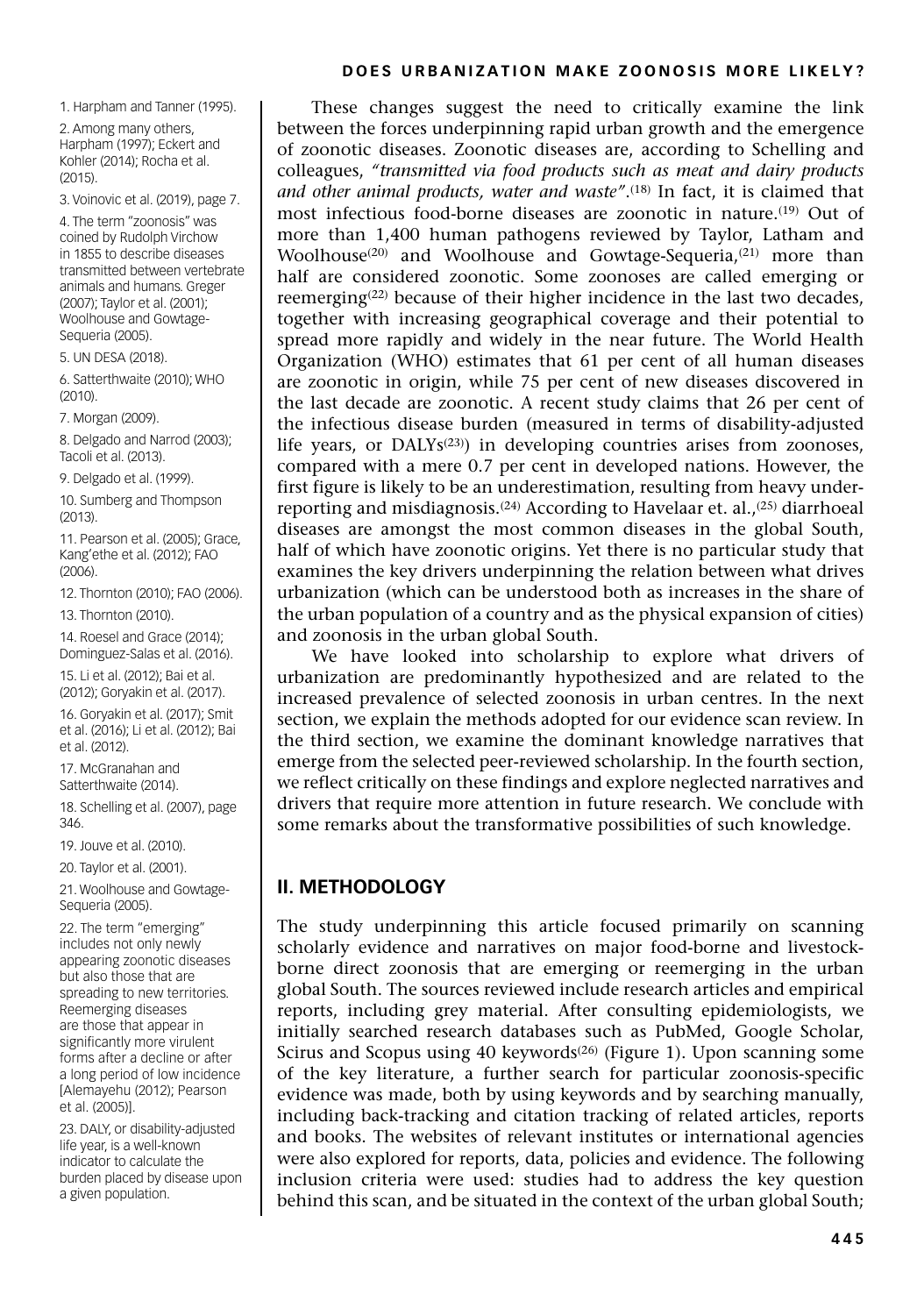

be primary research or reviews; be published in peer-reviewed outlets; be readily available online, in print or from relevant organizations; and be available in English in their abstract, journal article, or report form (Figure 1). As shown in the figure, from initial title screening of approx. 500 documents, only 35 documents were selected for the evidence scan after abstract and further paper screening using the criteria above.

## **III. Urbanization, Health and Zoonosis: Evidence and Assumptions**

In a 2005 systematic review, Woolhouse and Gowtage-Sequeria<sup>(27)</sup> found that changes in land use or agricultural practices were the primary drivers in the emergence or reemergence of zoonotic diseases. Other important drivers identified included: demographic change, poor population health, pathogen evolution, contamination of food and water, international travel and trade, failure of public health programmes and climate change. However, the authors did not look into whether the reviewed trends and correlations differed between urban and rural areas. A more recent study by Mackenstedt et al. argues that the *"role of potential hosts for transmission of a zoonotic disease in urban or peri-urban areas cannot be extrapolated from data obtained in rural areas"*.(28) Allen et al.(29) argue that our understanding of the demographic, environmental and locational factors underlying the emergence of zoonoses remains rudimentary. What follows from these observations is that the multiple drivers underpinning the transmission of zoonotic pathogens in urban areas are still poorly understood, particularly in the urban global South.

24. According to Prasad et al. (2015), fever-causing zoonoses such as brucellosis and trypanosomiasis are often wrongly identified as malaria. See also Grace, Mutua et al.  $(2012)$ 

25. Havelaar et al. (2015).

26. Urban, peri-urban, urbanisation, urban growth, urban planning, urban development, city, urbanicity, urban health, well-being, urban poverty, slums, informal settlements, vulnerability, contact networks, social networks, social determinants, environmental determinants, drivers, spatial, linkages, exposure, socioeconomic, environment physical environment, built environment, Environmental health, living conditions, disease emergence, reemergence, infectious diseases, zoonotic diseases, zoonoses, human-animal interface, land-use, disease burden, livestock, food, agriculture, risk.

27. Woolhouse and Gowtage-Sequeria (2005).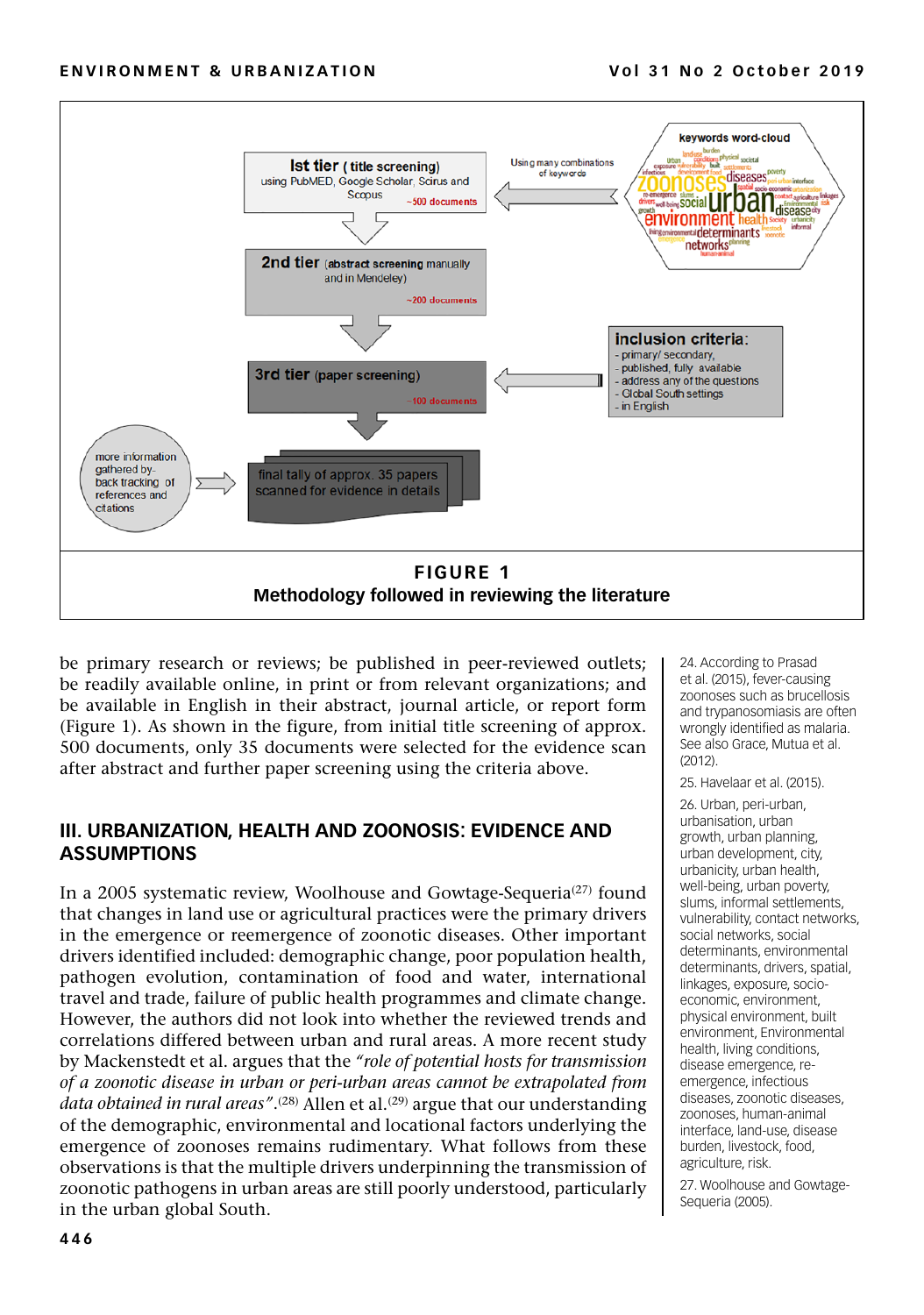#### **D O E S URB A N IZA T I ON MAKE Z OONOS I S M OR E L IKE LY ?**

28. Mackenstedt et al. (2015), page 71. 29. Allen et al. (2017).

In the following subsections we examine the dominant narratives found through the bulk of the scholarship reviewed concerning what is known, hypothesized or assumed about the role of rapid urban growth as a driver behind the emergence, incidence and persistence of zoonotic diseases in the urban global South.

## **a. "Urban advantage" as a myth**

The belief that health conditions are better in urban than rural areas because of faster economic growth is often misguided, resulting from the overemphasis on city-scale aggregate data that tends to disguise intra-city differences among groups of urban dwellers.(30) In reality, the so-called "urban advantage" that cities can offer residents and recent migrants, which is due to their higher concentration of health services and income-earning opportunities, can turn into an "urban penalty" for certain socioeconomic groups, particularly in the urban global South. For instance, when the availability of data allows groups of low-income residents to be singled out, it has been shown that the incidence of both disability or morbidity arising from malnutrition, and of child mortality related to respiratory and water-borne illness through faecal– oral routes, tends to be higher in some urban neighbourhoods than in rural areas.(31) A key factor in helping reduce this "urban penalty", by improving health conditions and reducing the gap between wealthier and poorer areas in cities, is the availability of reliable basic infrastructure services (clean water, sanitation, well-maintained roads), health services and education. Local governments often bear responsibility for these services.(32)

## **b. Intra-city socioenvironmental inequalities**

The failure of the so-called urban advantage to deliver for many people in the urban global South is especially pronounced in many African cities. Here, a high proportion of the urban population lives in "slums" or informal settlements – with shares in countries like Sudan and Central African Republic reaching as much as 94 per cent.<sup>(33)</sup> Large socioeconomic disparities can also be seen in inadequate access to basic infrastructure services by large proportions of the population; for example, in 2015 twothirds of the urban population in the least developed countries lacked access to water piped on premises, and 53 per cent lacked access to "improved" sanitation.<sup>(34)</sup>

Unsafe water and inadequate sanitation are two of the prime reasons for the high prevalence of diarrhoeal diseases in cities.(35) Open drainage and proximity to refuse dumping sites are often problems for poorer communities, resulting in higher prevalence of rodent and parasite-borne diseases. For instance, there is significant household clustering of the Leptospira infection in the informal settlements of Salvador, Brazil and Tamil Nadu, India. This is claimed to be due to increased exposure to sources of environmental contamination, such as the presence of open sewers,<sup>(36)</sup> particularly in flood-risk areas and areas near refuse dumps.<sup>(37)</sup> Similar drivers are also mentioned for Patna, India<sup>(38)</sup> and for Banda, Uganda.<sup>(39)</sup> Katukiza et al.<sup>(40)</sup> looked into the magnitude of microbial presence through different exposure pathways for water-borne disease

30. Rydin et al. (2012).

31. Moore et al. (2003).

32. Sverdlik (2011).

33. UN-Habitat (2010).

34. Satterthwaite (2016).

35. Alirol et al. (2011).

36. Maciel et al. (2008); Sarkar et al. (2002). 37. Reis et al. (2008). 38. Patel et al. (2009).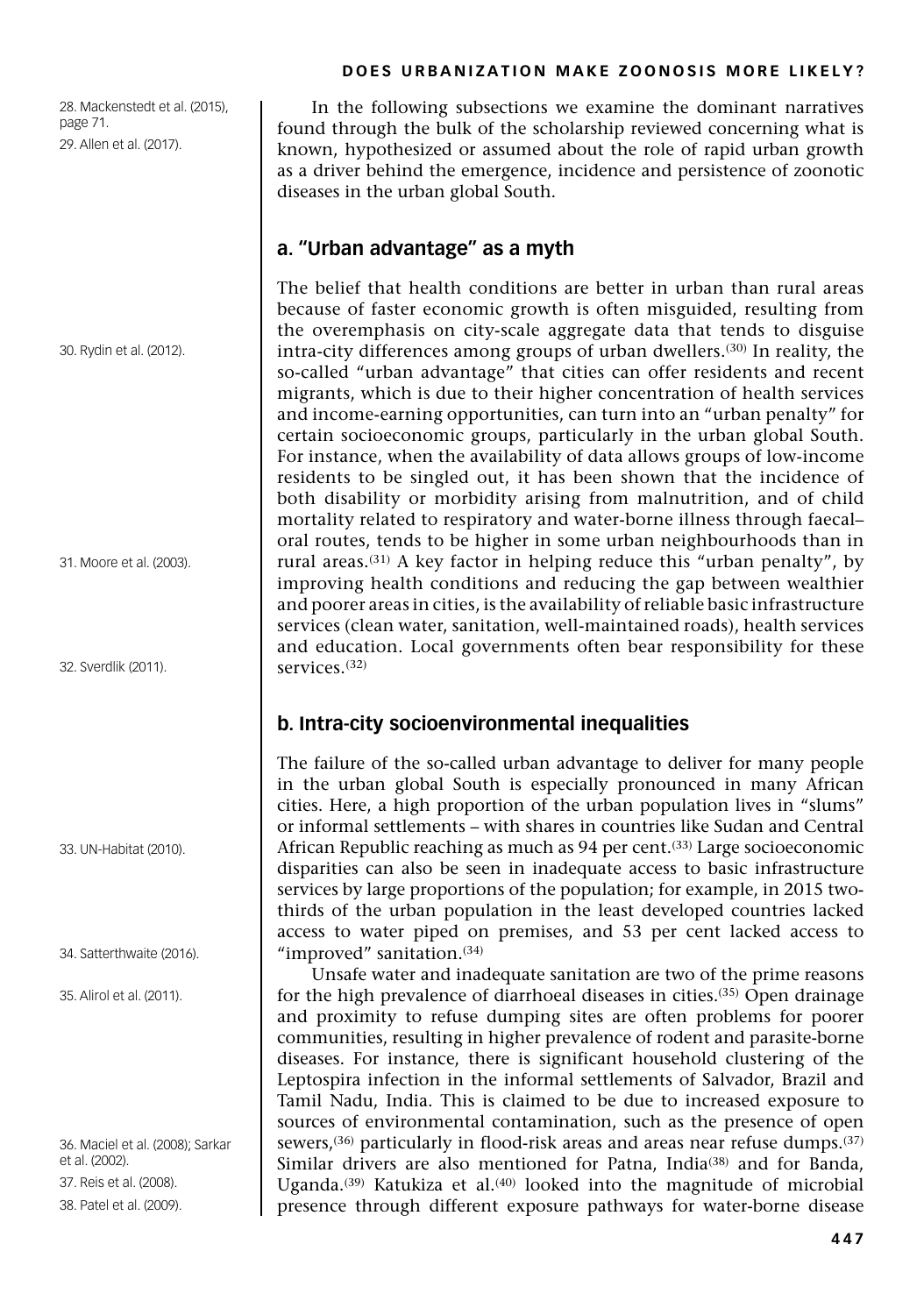in the Bwaise III informal settlement in Kampala, Uganda. Surface water in open drainage channels holds the highest pathogen burden (39 per cent), followed by greywater in tertiary drains (24 per cent) and storage containers (22 per cent), while tap water holds a very low percentage (0.02 per cent).<sup>(41)</sup> The authors estimate that the exposure to different bacteria and viruses costs the Bwaise III population around 680 disability-adjusted life years (DALYs) per 1,000 persons per year. (This is much higher than the WHO reference level of tolerable risk measured in DALYs.) E. coli O157:H7 causes the highest estimated share of the infections, followed by rotavirus and salmonella.

## **c. Rural-to-urban migration**

It is also argued that high rural-to-urban migration can increase the risk of zoonoses. According to Alirol et al.,<sup>(42)</sup> this can arise in three ways:

- Rural migrants are accompanied by pathogens due to interaction with rural wildlife or livestock.
- If migrants are already infected before settling in a city, this exposes the existing urban populace to diseases (e.g. in Kinshasa, Democratic Republic of Congo, the 10-fold increase in the incidence of African trypanosomiasis is believed to be attributable to migration).
- Migrants themselves can fall victim to endemic diseases common to places they move into. This was reported in Kabul, Afghanistan, where the presence of migrants contributed to the reemergence of leishmaniasis (a non-food-borne zoonotic disease), which had been dormant amongst local people who were immune to it.<sup>(43)</sup>

Apart from such risk assumptions attached to migration, high ruralto-urban and circular migration can lead to more intensified urban–rural linkages,(44) which can result in more diverse and intense contact with animals. Animals brought to cities through rural–urban migration may have a key role in sparking outbreaks or seeding new genetic strains from rural spaces in high-density urban settings.

## **d. Industrialization and trade of animal and animal-centred food products**

Several scholars point to increased movement of people, animals and animal-centred food products at multiple scales. With rapid nutritional transitions across many cities in the global South, there is an increased demand for animal products, thus intensifying the trade and transport of live animals and animal products within cities and across national borders. This has ramifications for industrial-scale animal production near or within cities. This is particularly in the case of monogastric species, such as poultry and pigs, because of the ease of intensification and higher reproduction rates, which in turn enable increased rates of animal-to-human contact along high traffic corridors.(45) This emerging nexus in some major cities, termed "peri-urbanization of industrial animal agriculture", has the potential to be a major entry point and transmission route for zoonoses.(46) International value chains also have a role to play,

39. Dimoulas et al. (2008). 40. Katukiza et al. (2014). 41. Katukiza et al. (2014), page 455. 42. Alirol et al. (2011). 43. Reyburn et al. (2003). 44. Tacoli (1998); Allen et al.  $(2015)$ 45. Alarcón, Fèvre, Murungi et al. (2017).

46. Leach and Scoones (2013); Slingenbergh et al. (2004).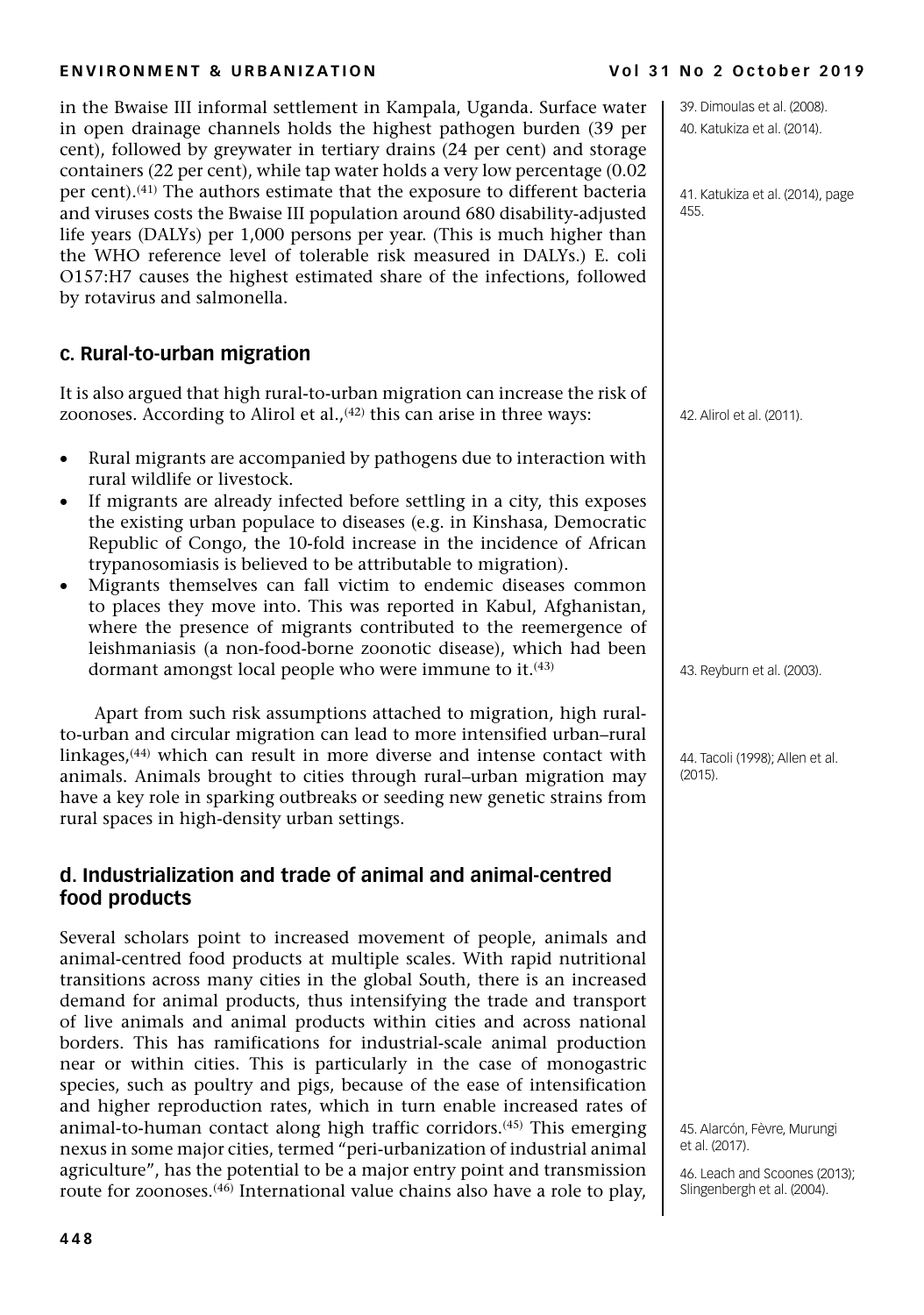#### **D O E S URB A N IZA T I ON MAKE Z OONOS I S M OR E L IKE LY ?**

47. FAO (2007).

48. Abdo-Salem et al. (2011).

49. Munyua et al. (2010).

50. Kiambi et al. (2018).

51. Alarcón, Fèvre, Muindi et al.  $(2017)$ 

52. Woolhouse and Gowtage-Sequeria (2005).

53. Satterthwaite (2010); UN-Habitat (2009).

54. Dewan and Yamaguchi (2009).

55. Alirol et al. (2011).

56. McFarlane et al. (2013).

57. McFarlane et al. (2013).

58. Antimicrobial resistance is the ability of a microbe to resist the effects of a drug that once might have successfully eradicated the microbe. This

as shown from the outbreak of avian influenza in Southeast Asia in 2004. This was identified as having started in Lhasa, Tibet, when 5,000 live chickens were being transported to Lanzhou, China, some 1,600 kilometres away.(47) Similarly, Rift Valley Fever (RVF) was introduced to Yemen when infected animals in large numbers were traded from the RVFendemic Horn of Africa.<sup>(48)</sup> Even though, due to a number of factors that tend to reinforce each other, poor people are more prone to being victims of diseases that stem and propagate from such movements, these can also spread to other groups in the city. Intensive farming, trade, transport and complex value chains within cities add to the complexity of the problem. In 2006/2007, disease outbreaks were reported in 29 out of 69 districts in Kenya, mostly concentrated in Garissa, Baringo and Kilifi. In Baringo, disease outbreaks can be linked to animal-to-human transmission, since most of the human cases occurred close to livestock.(49) Increased urban demand for food creates a high degree of crossover between formal and informal food systems,(50) resulting in disease risks to all members of the population regardless of their socioeconomic grouping. Despite increased urban food supply, the poor have less choice in their food sourcing and are at greatest risk of disease.(51)

#### **e. Land-use changes**

As mentioned earlier, Woolhouse and Gowtage-Sequeria<sup>(52)</sup> considered changes in land-use and agricultural practices to be the main drivers behind the emergence of 177 human pathogens. Most urban centres across the global South experience unplanned and uncontrolled urban growth related to the absence of land-use planning and strategic planning frameworks, or, where they are present, the inability to adhere to them, as a result of pressure from vested interests.(53) Lack of planning and adequate management in converting agricultural and other non-urban land to urban use $(54)$  has several negative externalities. First, building on flood-prone land that has been drained disturbs the ecosystem. This results in, for example, prolonged waterlogging after heavy rainfall, which heightens the risk of water-borne infectious diseases.

Second, encroachment on the natural ecosystem and wildlife by agricultural and urban land uses will expose humans and their domestic animals to areas with higher risks and a wider range of vectors. For example, habitat destruction and fragmentation in Cambodia, Thailand, India, Bangladesh and Madagascar brought fruit bats closer to humans and domestic animals, causing outbreaks of Nipah virus infection.(55) Based on a recent (1973–2010) and historical (1788–1973) review of infectious disease literature of humans and animals, McFarlane et al.<sup>(56)</sup> found that 22 per cent of the reviewed emerging infectious diseases are associated with land use and land cover change. Most frequently, natural landscapes have been removed or replaced with agriculture, plantations, livestock or urban development. Historically, clustering of vector-borne, zoonotic and environmental disease emergence also follows major periods of extensive land clearing.<sup>(57)</sup>

Recent research on the links between land use and antimicrobial resistance (AMR)(58) in E. coli in Nairobi offers novel insights into the issue. There is an ecological gradation in patterns of land use in Nairobi, with wealthier and less densely populated neighbourhoods tending to be more ecologically diverse than poorer, more densely populated areas.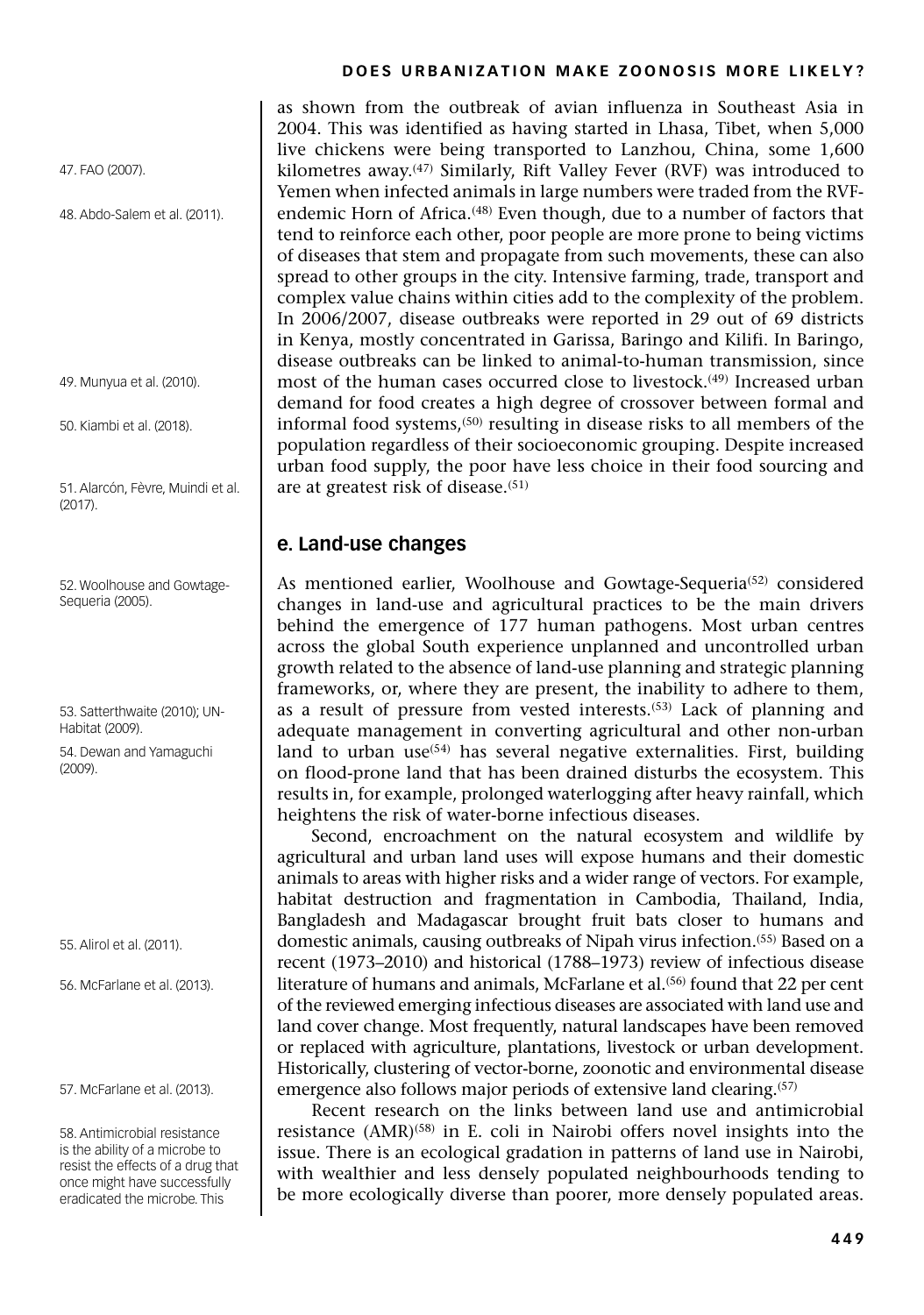The data show that there is also a gradation in AMR along this axis: while there is more diversity of AMR genes but less virulence in the highly dense populations, there is less AMR diversity but more virulence in the more ecologically diverse, richer neighbourhoods.(59)

## **IV. Reflection on the Evidence Scan: Focus on Marginal Narratives**

Following the previous section, the most frequently cited urbanization drivers in relation to zoonoses can be summarized as: urbanization in the forms of rapid urban growth and increased density of land occupation; heightened movement of people, animal and animal-sourced products; rural-to-urban migration; intra-city inequalities; and changes in land use. Yet in the following sub-sections we argue that overreliance on certain drivers can lead to simplification, which can cause the bigger picture to be missed. We discuss the more marginalized narratives, or evidence and arguments that have received limited or no attention in the zoonosis and urbanization scholarship.

## **a. Interaction of zoonosis with urbanization drivers is a "wicked problem" operating in a complex system**

Zoonosis itself is a "complex problem", as the many drivers that are likely to influence the emergence, persistence and/or prevalence of zoonotic diseases are interconnected, multi-level and multi-scalar. In most of the studies reviewed, scholars recognize zoonosis as a complex problem but then base their analysis mostly on quantitative probabilistic models that restrict the presentation of results, outcomes and likelihoods, hindering it from embracing the full complexity and diversity of conditions in which urbanization and zoonosis are interrelated.<sup>(60)</sup> Also common in the literature are references to the control and prevention of zoonosis as a "wicked problem", meaning that we lack both a clear definition of the problem and the capacity to solve it.(61)

We looked into a few studies that explored the relation of urbanization drivers to non-communicable diseases, and found that scholars in general recognized that many of these drivers are crosscutting and could be placed on a continuum. This highlights Bai et al.'s observation that *"pathways through which urbanisation affects health are complicated and multifactorial"*,<sup>(62)</sup> as interactions of humans with their urban environments are *"multi-faceted, diverse, dynamic, complex and evolving"*.(63) Drawing on Gatrell's take on salient features of complex systems for health,<sup>(64)</sup> we can gather that the relations inherent in urbanization or city life have many features reminiscent of classic complex systems. But Gatrell's notion of complex systems is different from the classic system-based approach, as he emphasizes explanation and understanding rather than prediction and control.(65) The use of such a lens allows for a critical reading and understanding of the wider context, which is not reductionist or positivist in nature; nor is it a simple, linear system-based approach. This should be the case for zoonoses, given their reliance on complex urban transitions and the food–animal–human–environment nexus.

is a growing problem around the world, partly linked to increased and indiscriminate consumption of antibiotics.

59. Hassell, Ward, Muloi, Bettridge, Robinson, Ogendo et al. (2019); Hassell, Ward, Muloi, Bettridge, Robinson, Kariuki et al. (2019).

60. Leach et al. (2010a).

61. van Woezik et al. (2016), page 2.

62. Bai et al. (2012), page 438.

63. Bai et al. (2012), page 465. 64. Gatrell (2005), page 2662.

65. Gatrell (2005).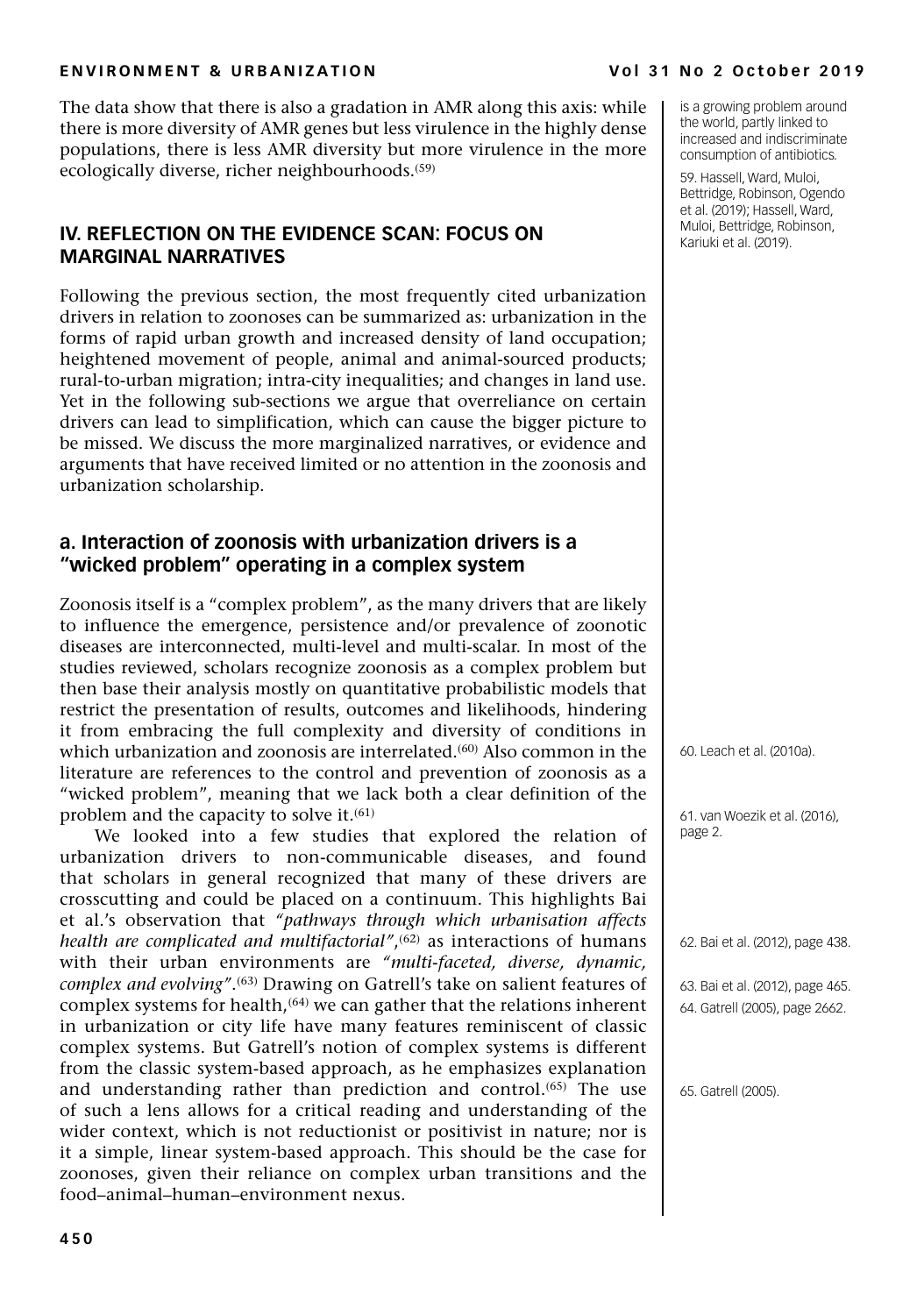For zoonoses, the risk of disease emergence is also "emergent" and "uncertain" (e.g. meat-handling behaviour, along with practices at slaughterhouses and by consumers). Yet those uncertainties are mostly treated as individual behaviours, ignoring system-wide implications that explain why they cannot be "summed" or "averaged" to know or predict system-wide behaviour. Similarly, the collective health outcomes of a neighbourhood cannot be summed up from individual outcomes, as this misses the importance of spatio-temporal, multi-scale interactions within the food–animal–human–environment nexus. Again, such complex systems with non-linear feedback loops can have butterfly effects – such as when a "blip" of pathogen overload leads to disease outbreak with differential implications for different people. Hard-to-diagnose diseases like those of zoonotic origin are more likely to pose higher risks to those living in informal settlements, many of which host systemic pathogenic environments manifested in higher burdens of multiple diseases and poorer health profiles when compared with the rest of the city, making them perfect breeding grounds for zoonoses and other infectious disease outbreaks. Yet we are not learning much from the horrific lessons of the Ebola epidemic in West Africa, and the risk of infection for poorer communities by many other zoonoses remains significantly neglected in the urban global South.

## **b. A techno-scientific approach dominates knowledge production and policy narratives**

The majority of studies reviewed in this particular field rely on realist or techno-scientific (statistical or modelling) approaches for knowledge generation and focus on particular zoonotic diseases without considering their context. This in turn often leads to certain knowledge generation pathways that can only produce apolitical knowledge outcomes: those that can be measured independently of wider socioeconomic processes. Hence, it is reasonable to conclude that the literature and evidence we looked into often ignore underlying social, economic and environmental forces associated with urbanization in the global South. With a few exceptions,<sup>(66)</sup> overreliance on a scientific, apolitical view of zoonotic emergence and the generation of policy narratives can be problematic. As highlighted by Craddock and Hinchliffe<sup>(67)</sup>:

"Who gets sick and where, are not simply ecological or demographic outcomes. Often forces of a political and economic nature create disease, and more crucially, determine the manner of its management and control. Development interventions can displace people to marginal places, making them vulnerable to disease."

Many of the outbreak narratives driven by scholarship from the global North focus on the consequences and not causes of ill health. Neglected causes are in many cases political and economic factors that generate the accumulation of disease risk and vulnerabilities. These factors are often linked to historical patterns of underdevelopment, which perpetuate poorer health outcomes for the urban poor. The recent Ebola outbreak in the Sierra Leone–Liberia–Guinea border region is a good example that demonstrates

66. See for example Leach et al. (2010b); Stirling and Scoones (2009); and a special issue in the *Philosophical Transactions of the Royal Society B* edited by Cunningham et al. (2017).

67. Craddock and Hinchliffe (2015), page 2.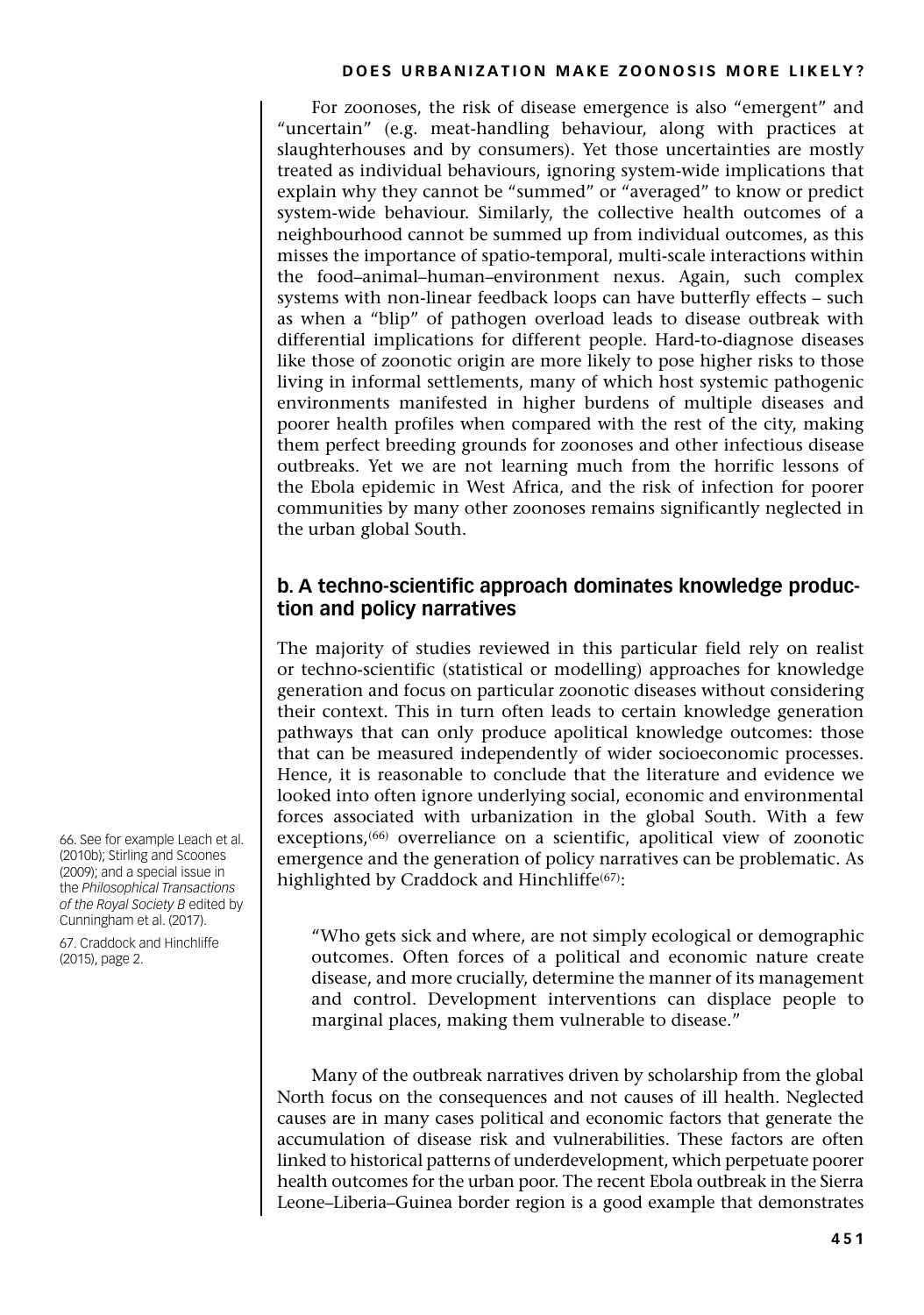the importance of political economy perspectives in understanding the drivers of health risk accumulation. As put by Dzingirai et al.<sup>(68)</sup>:

"[Post-colonial] development pathways have fostered inequality and failed to address corruption or elite capture of resources, combined with a systematic under-investment in state institutions precluding the establishment of resilient health systems, livelihoods and living conditions. . .[Even] before Ebola, many people decided against formal healthcare facilities, favouring instead traditional healers and informal vendors with their more personal approach and pluralistic understandings of disease and therapy. . .[A] mix of conflict and limited opportunities in rural agriculture has seen the capitals of Liberia and Sierra Leone grow rapidly. Poorly planned, with limited sanitation and lacking essential services, these dense urban areas proved fertile ground for the virus. . .[Neglected] health services combined with growing gaps between the elites and governments who followed noninclusive development strategies, and the rural and urban poor whose trust and livelihoods are undermined by them, has compromised responses to outbreaks. . .[Rumours] that Ebola was manufactured to make money, or kill people, provoked widespread fear, violence and avoidance. The plausibility of these rumours is rooted in people's experiences of acutely unequal and deadly political economics, from slavery to modern day corruption, where extraordinary wealth has been generated for some at the expense of others."

Similar long-term conditions or events, such as war and previous or historical conflicts and the continuity of colonial legacies, affect the right to health of a vast majority of urban dwellers. Africa has been the epicentre of over 100 armed conflicts between 1989 and 2000, with an estimated 40 million people displaced during this period and becoming vulnerable to deadly diseases such as Ebola and meningitis.(69)

#### **c. Informality or informal and cultural practices are often blamed as a prime driver of zoonoses**

Informality as a driver of the (re)emergence of zoonoses has seldom been explored in health scholarship, yet it is common among policymakers to blame and condemn informal practices, for instance by forbidding the sale of livestock and products in informal settlements and markets. We found a few cases that shed light on the sale of animal-sourced foods or products in informal markets, the domestic practices adopted and the subsequent health outcomes.(70) Informal practices of live/wet markets for cattle and poultry are deeply linked with meat processing industries in many cities of the global South. Many livestock products are sold in informal markets, where food safety regulations are poorly implemented, with traditional processing and retailing practices dominating over official guidelines and standards. Sufficient infrastructure services (roads, water, sanitation) and storage (refrigeration) options are lacking, while not much assistance from the state or the non-governmental sector is available.(71) These informal markets are also highly varied in nature, yet self-organized with complex systems of governance and control. The 68. Dzingirai et al. (2017), pages 4–5.

69. Wallensteen and Sollenberg  $(2001)$ 

70. Alarcón, Fèvre, Muindi et al. (2017).

71. Grace, Kang'ethe et al. (2012); Grace, Randolph et al. (2012).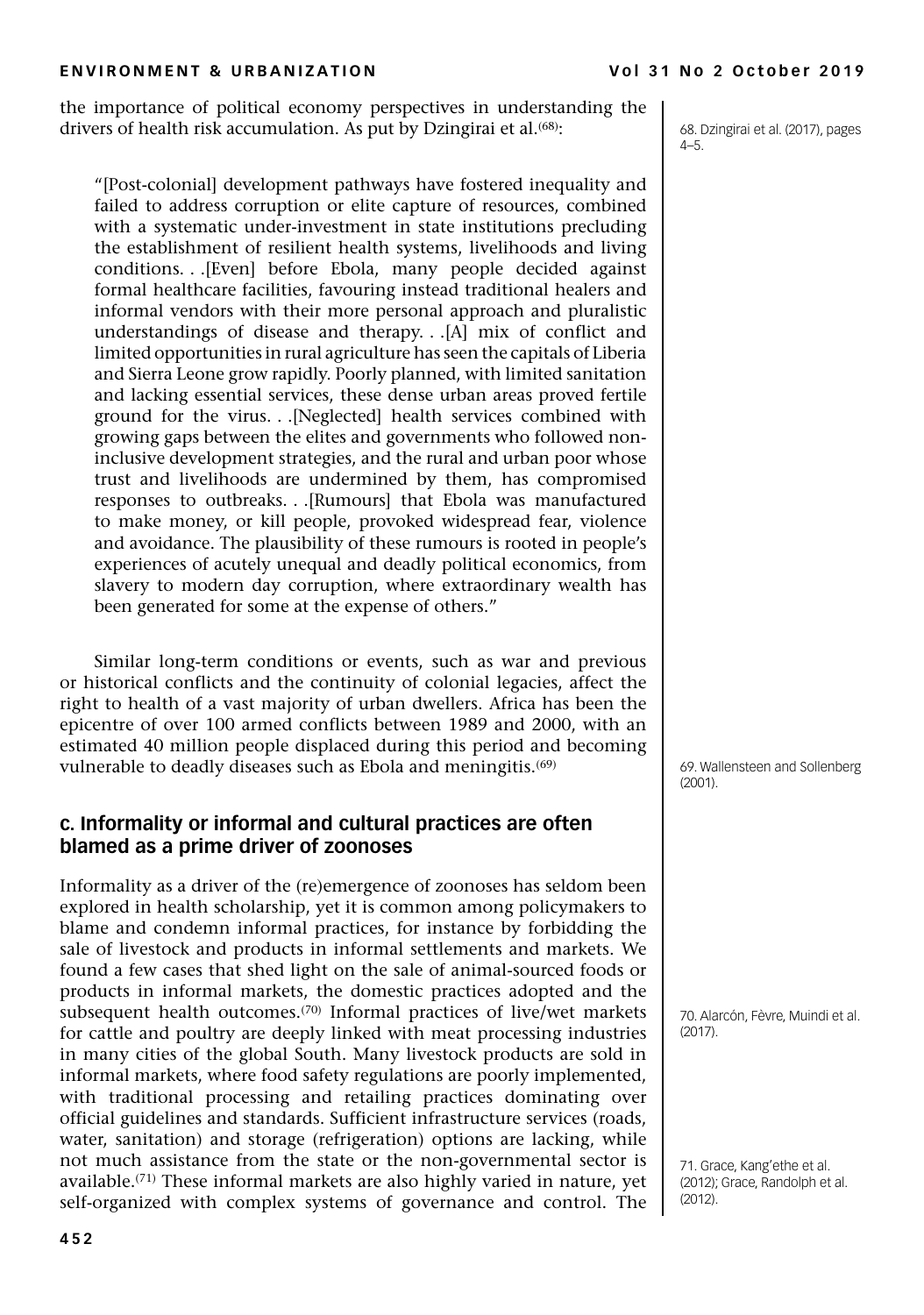#### **D O E S URB A N IZA T I ON MAKE Z OONOS I S M OR E L IKE LY ?**

dominant narrative amongst city regulators and policymakers is that these are places of high risk to exposure to zoonotic diseases, and with low food quality resulting from all these factors and conditions. For example, moderate to high prevalence of campylobacteriosis has been identified in Morogoro, Tanzania, affecting both humans and poultry; poor hygiene and management practices associated with an intensive production system were argued to be responsible.(72)

Yet studies from East Africa, Northeast India and Vietnam show, according to Grace, that *"food sold in formal markets, though commonly perceived to be safer, may have lower compliance with standards than informally marketed food"*.(73) While draconian measures are often enforced to govern the system, policymakers and city managers often overlook the fact that informal markets are and will remain the main source of animal-sourced food in Africa and Asia. Furthermore, they offer fresh, local produce from local breeds, cheaper than that in formal outlets. They also provide lifelines to local communities that are tightly linked with such small enterprises – simply based on trust, credit and other social network services.<sup>(74)</sup>

Likewise, although pathogens like E. coli, salmonella and cryptosporidium contaminate meat and milk,(75) perceptions of zoonotic risk are often misguided. For example, some studies in the settlement of Dagoretti in Nairobi (Kenya) found that the risk of cryptosporidium was higher for vegetable consumption than for the consumption of meat and milk.<sup>(76)</sup> Consequently, out of fear or misconceptions, topdown campaigns against the wrong targets, often adopted during disease outbreaks, drive consumers to stop buying products from the informal traders, which seriously threatens the livelihoods of these marginalized small enterprises.<sup>(77)</sup>

Dominant traditional or cultural practices like consumption of raw milk, closer contact with animals near food production and consumption areas, and poor food hygiene are often considered responsible for the prevalence of any zoonotic disease. But high exposure does not always imply disease, if the hazard is managed. For example, Grace argues that it is often ignored that *"in urban East Africa. . .almost all consumers boil their milk before drinking it, the presence of germs in milk presents little risk"*.(78) Furthermore, human mobility patterns within urban centres and across urban and rural areas determine divergent epidemic dynamics and pathways.(79)

## **d. Most practices and evidence regarding disease prevalence are often understood as being gender neutral**

Scholarship examining zoonotic diseases from a gender perspective is still rare. A more critical lens is required to understand women's and men's roles, rights (access to and control of resources), division of labour, interests and needs. In particular, there is a need for more analysis of how gender roles affect exposure to hazards, as well as the capacity to reduce, prevent and manage risk.(80)

Yet we found a few exceptions in recent scholarship. In a study in Nairobi, Kenya, significant gender differences were observed for cases with cryptosporidiosis.(81) Along with farm workers, women at home are more exposed to certain pathogens as a result of caring for cattle and handling raw milk, but they are also more knowledgeable about cryptosporidiosis

72. Mdegela et al. (2006).

73. Grace (2014), page 2.

74. Roesel and Grace (2014).

75. Grace, Nasinyama et al. (2008); Grace, Omore et al. (2008).

76. Kang'ethe et al. (2012); McDermott et al. (2012).

77. Grace, Kang'ethe et al. (2012); Grace, Randolph et al. (2012); Ahmed et al. (2015); Ahmed et al. (2019); Muloi et al. (2018).

78. Grace (2014), page 2.

79. Dalziel et al. (2013).

80. Grace et al. (2015).

81. Kang'ethe et al. (2012); McDermott et al. (2012); Kimani et al. (2012).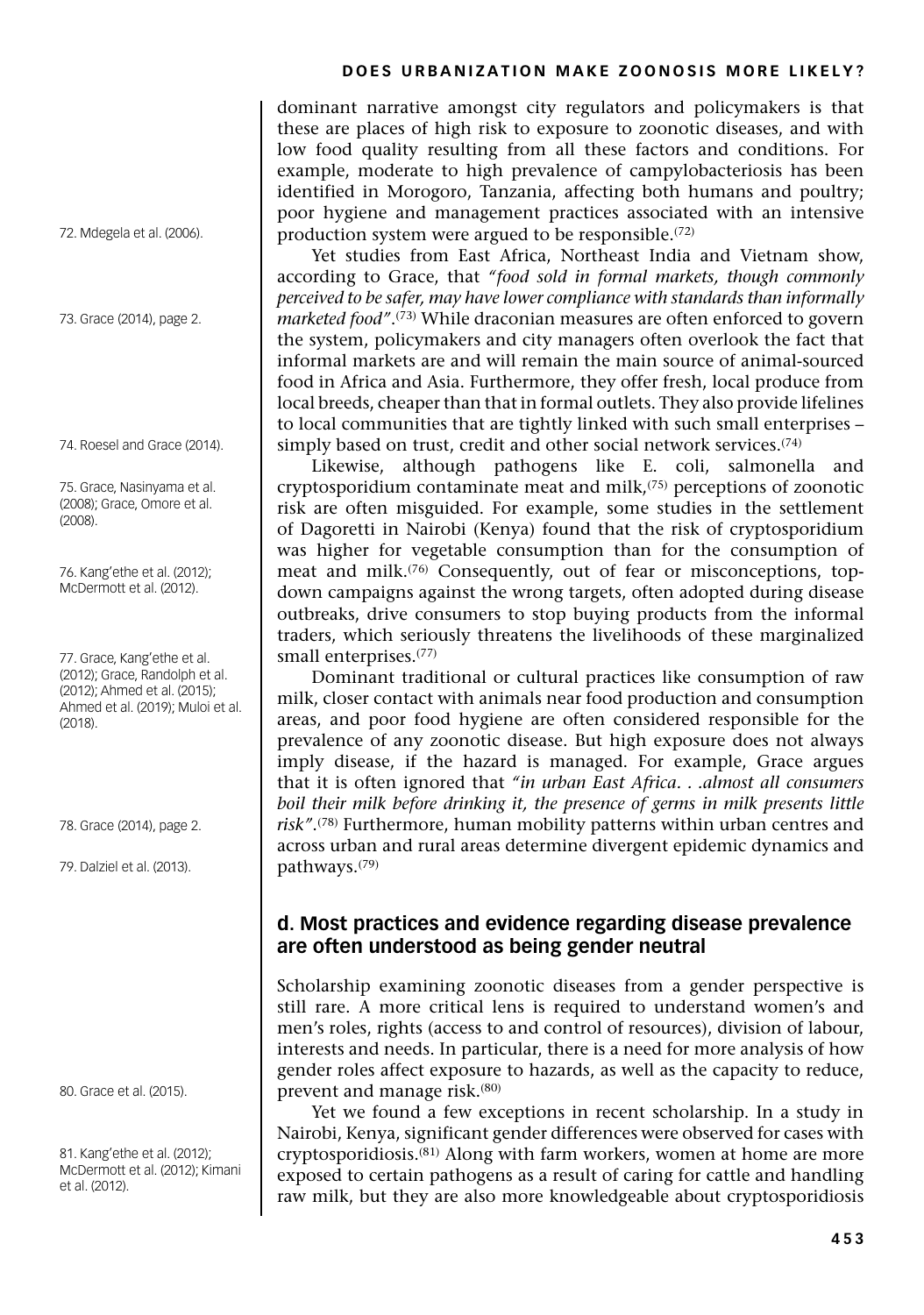and risk mitigation practices than men, irrespective of socioeconomi differences.<sup>(82)</sup> In another study in Ibadan, Nigeria, gender difference came out as a significant marker of improved food safety practices, a butchers' associations with more women had better safety practices, bette quality of meat, and less gastro-intestinal illness amongst consumers.<sup>(8</sup> Similarly, the majority of informal vendors selling ready-to-eat chicken and its byproducts in Tshwane, South Africa were found to be women who follow good basic hygiene practices. Yet the environments in which they operate were found to be the primary sources of contamination affecting their food.(84) The same applies to the marketing of camel milk in Nairobi.<sup>(85)</sup> Being located in open areas near drains and roads, and pron to exposure to flooding and dust, dirty water sources, rat infestation and so on means that faecal and environmental contaminants like I coli and coliforms are likely to find their way through the food chain.<sup>(8</sup>) Yet female vendors often adopt effective strategies to mitigate microbial risks associated with their products, for instance by preparing ready-to-ea chicken in small amounts at any given time. Such practices reduce the amount of leftover food that needs to be stored or carried over for sale on the following day. $(87)$  Also, Grace et al. found that gendered access to food has been linked to differential exposure to food-borne disease in Ibadan Nigeria, where women are more likely to consume offal while men enjo better access to high-value muscle meat.<sup>(88)</sup> Offal consumption has been found to be a risk factor for diarrhoea<sup> $(89)$ </sup>

## **e. The role of urban planning in disease prevention and mitigation has received scant attention**

Urban planners and public health officials worked together, mainly in the 19th and early 20th centuries in US and European cities, to defeation infectious diseases in rapidly changing but unsafe living conditions. Yet w have seldom witnessed similar concerted efforts across much of the urban global South. Beyond such discriminatory approaches as the colonial segregation acts to separate communities from white colonial settlers or administrators on public health grounds,<sup>(90)</sup> more recent and positiv action has largely been limited to the Healthy Cities Movement. Initiate by Trevor Hancock and Leonard Dahl in 1991, the Healthy Cities projection was unable to mainstream a health perspective sufficiently into cit planning, because of the inadequate financial and institutional support.<sup>(9</sup>) Moreover, where they exist, current global public health and plannin discourses are essentially aligned to non-communicable diseases like some respiratory diseases and those related to obesity. Thus the planning, urban form and design principles they mostly promote tend to advis more active and green spaces, cycling networks, and so on.<sup>(92)</sup> Infectious diseases, particularly zoonoses, have only rarely been the focus of similar efforts mainstreamed into urban planning and design discourses.

Public health policies and practices are often disconnected from urban planning and development efforts, which allow narratives on the history of settlement formation and inequality, migration, city form and spatial segregation to be overlooked. Meanwhile, historicall entrenched differential access to resources or "deep distribution"<sup>(9)</sup> may have a significant role in creating disease outbreak tipping point through a "mutually reinforcing nexus". That is, continued public

| ıc<br>2S<br>as<br>$\overline{\mathbf{r}}$<br>$\boldsymbol{3}$<br>n<br>n<br>h<br>n<br>n<br>ıe<br>ıs<br>E.<br>i6)<br>al<br>at<br>ıe<br>n | 82. Kang'ethe, et al. (2012);<br>McDermott et al. (2012).<br>83. Grace (2014), page 3; Roesel<br>and Grace (2014).<br>84. Oguttu et al. (2015).<br>85. Muloi et al. (2018).<br>86. Oguttu et al. (2015). |
|----------------------------------------------------------------------------------------------------------------------------------------|----------------------------------------------------------------------------------------------------------------------------------------------------------------------------------------------------------|
| ١d<br>ı,                                                                                                                               | 87. Oguttu et al. (2015).                                                                                                                                                                                |
| ١y<br>n                                                                                                                                | 88. Grace, Olowoye et al. (2012).<br>89. Grace, Olowoye et al. (2012).                                                                                                                                   |
| n<br>at<br>7e<br>n<br>al                                                                                                               |                                                                                                                                                                                                          |
| οr<br>7e<br>٠d<br>ct                                                                                                                   | 90. Njoh (2012).                                                                                                                                                                                         |
| y<br>(1<br>ιg<br>ζe                                                                                                                    | 91. Corburn (2009); Harpham<br>et al. (2001).                                                                                                                                                            |
| g,<br>se<br>ıs<br>ar<br>$\mathfrak n$<br>n                                                                                             | 92. For examples of city<br>planning processes and human<br>health impacts, see Table 3.2 in<br>Corburn (2013), page 71.                                                                                 |
| y<br>ly<br>13)<br>ts                                                                                                                   | 93. As described by Levy (2013).                                                                                                                                                                         |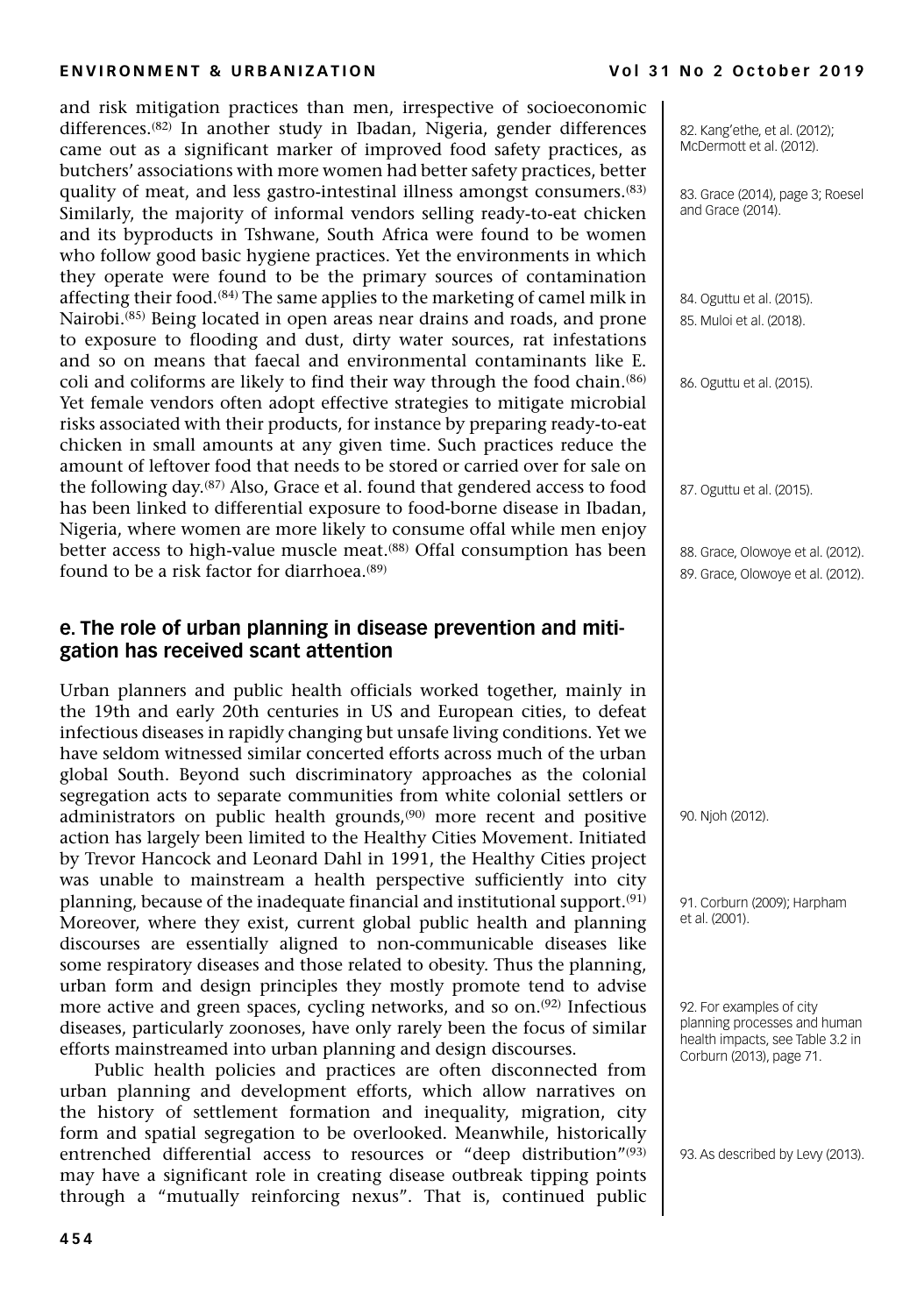94. Wallace and Wallace (1997), page 798.

95. Watson (2014).

disinvestment leads to the continued decay of social and physical capital and health-enabling elements, particularly within poorer marginalized communities.(94) Interaction and movements of animals, goods and people that often rely on past behaviour and social networks can also be affected by the "lock-in" effects of mega-transport projects<sup>(95)</sup> that significantly alter agricultural and natural habitats.

For instance, in Nairobi, Kenya's capital, we found that one of the current drivers to make the city "world class" and more attractive to foreign investors is to introduce modern bypasses and highways to decongest the city and connect the central business district with suburban middle- and high-income residential areas. This rarely caters for the needs of the majority, however, who do not have access to private cars and depend instead on the provision of public transport that seldom uses such infrastructure and is starved of public investment. Coffee farms and other agricultural lands are being converted to residential and commercial land uses along the northern and western road corridors, altering the local livelihood base, while land grabbing and speculation artificially raise land values. According to local stakeholders' experience and perceptions, urban agriculture, particularly livestock keeping in Nairobi and its periphery, is unable to sustain such disproportionate increases in land value. Landowners thus opt for development instead, and large tracts of formerly agricultural land are turned over to multi-storey buildings, accommodating Nairobi's "push out" urbanization drives. Livestock keeping survives by shifting to zero-grazing forms, e.g. poultry on plots of decreasing size, as increasingly valuable land is subdivided and sold for more profitable ventures. In consequence, livestock and its material flows (i.e. meat, dairy and poultry) tend to move further away from Nairobi.(96)

## **V. Concluding Remarks: From Wicked Problems to Transformative Knowledge**

From the evidence scan, the direct or indirect role of urbanization drivers in relation to zoonotic diseases can be said to arise from rapid urban growth and increased density of human occupation, increased movement of people and animals, increased complexity in the value chains around animal-sourced products, rural-to-urban migration, intra-city inequalities and land-use changes. Yet we find that epistemological biases can cause scholars to miss other locally grounded drivers at play. Most of the peerreviewed studies included here were heavily reliant on techno-scientific realist models that often determine disease outcomes based on individual determinants, sidelining "upstream" factors. These factors include wider, structural socioeconomic issues, urban planning issues like the lock-in factor of development (e.g. the introduction of highways and housing in rural or peri-urban agricultural areas and water bodies that are irreversibly converted to urban uses), and the poor living conditions that result in certain places from low productivity levels, lack of public investment and social inequalities. Besides, the insufficient allowance for informality and local, culturally embedded practices within the scholarship allows for perpetuation of politically defined, dominant local policy narratives, dictated by a narrow perception of the risks underpinning such diseases.

As discussed earlier, studies reveal that perceived risks are not always in line with the evidence. For example, chicken rearing is not responsible

96. Ahmed and Dávila (2016), page 53.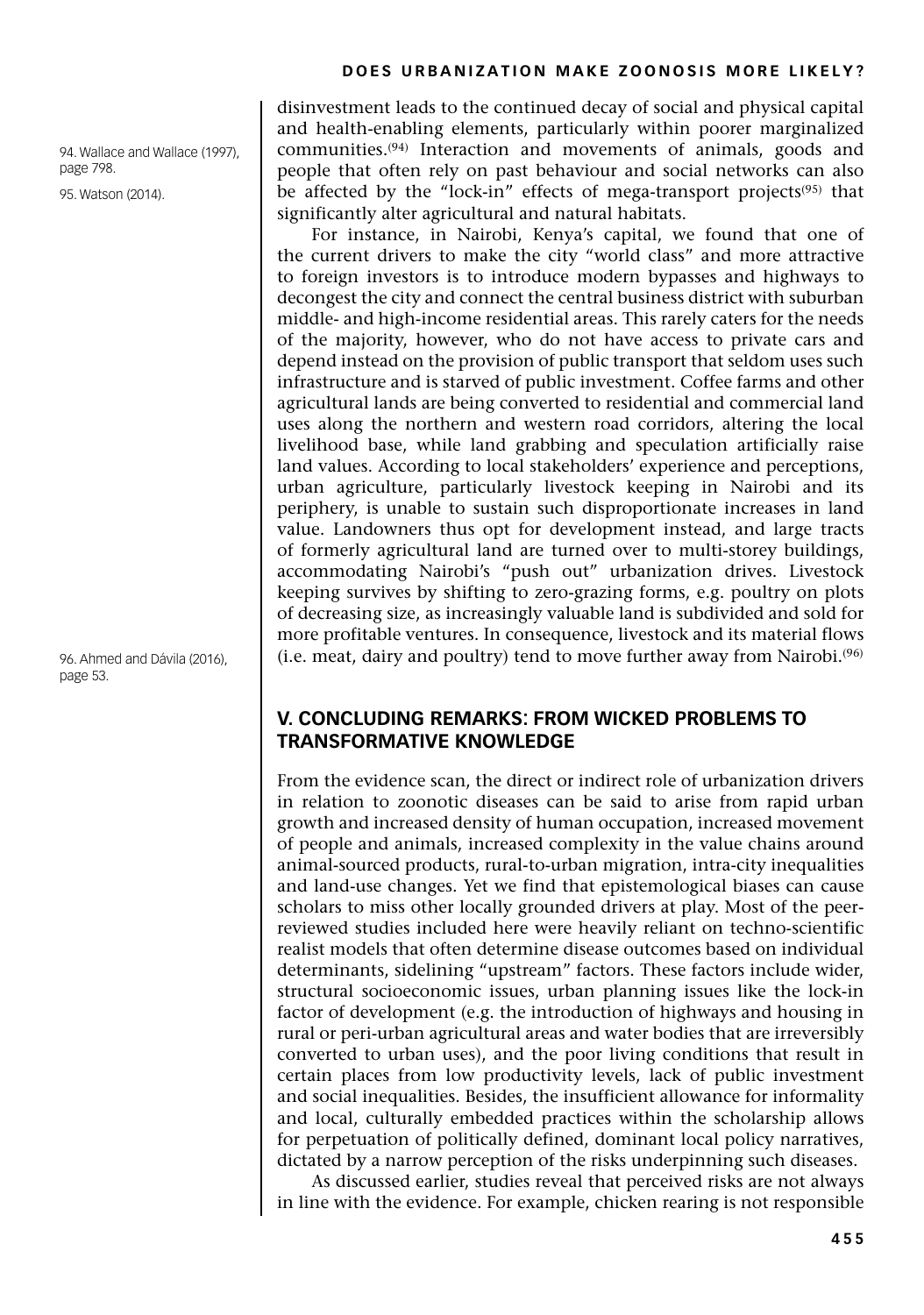for diarrhoea in Kampala, and similarly in some contexts, vegetable consumption might carry more risks than the consumption of dairy products from the same systems, as reported by Grace et al., Dimoulas et al. and Alarcón et al.(97) Many hasty reactions from national or local policymakers, favouring large-scale formal enterprises while seeking to limit the action of smaller informal ones, are based on a global narrative that associates unsafe food with informal markets. However, such assumptions are rarely locally contextualized, grounded or tested for evidence. In other words, they are mostly based, in Grace's words, on a

"matter of concern" instead of a "matter of evidence".(98) As health and equity become substantive issues in the post-2015 development agenda,<sup>(99)</sup> we need to use the transition platform offered by the Millennium Development Goals (MDGs) and Sustainable Development Goals (SDGs) to recognize the right to health as part of a holistic agenda that goes beyond healthcare access for all. This holistic agenda would include an equitably healthy social and physical environment for all, one that protects marginalized communities more than others.(100) With more people living in urban areas than ever before, the goal of pursuing socially and environmentally just urban development (aiming for social justice and equity, while improving human wellbeing and preserving environmental integrity) is becoming increasingly complex. Responses must take this complexity into account.

#### **Funding**

This study was funded by a grant (G1100783/1) from the UK Medical Research Council, the Biotechnology and Biological Science Research Council (UK), the Economic and Social Research Council (UK), the Natural Environment Research Council (UK) and the Living with Environmental Change partnership (UK). Funding was also obtained from the Leverhulme Centre for Integrative Research in Agriculture and Health (London, UK). The study also received support from the CGIAR Research Program on Agriculture for Nutrition and Health (A4NH), led by the International Food Policy Research Institute (IFPRI); we acknowledge the CGIAR Fund Donors (<https://www.cgiar.org/funders>).

#### **ORCID iD**

Sohel Ahmed **<https://orcid.org/0000-0002-7189-7164>** 

#### **References**

- Abdo-Salem, S, A Tran, V Grosbois, G Gerbier, M Al-Qadasi, K Saeed, E Etter, E Thiry, F Roger and V Chevalier (2011), "Can environmental and socioeconomic factors explain the recent emergence of Rift Valley fever in Yemen, 2000– 2001?", *Vector Borne and Zoonotic Diseases* Vol 11, No 6, pages 773–779.
- Ahmed, S and J D Dávila (2015), "Institutional mapping of Nairobi: a critical look into current policies and

97. Grace, Kang'ethe et al. (2012); Dimoulas et al. (2008); Alarcón, Fèvre, Murungi et al. (2017).

98. Grace (2014).

99. Ruano et al. (2014).

100. Ooms et al. (2013).

institutions in the context of land, land-use and infrastructure provision", unpublished manuscript.

- Ahmed, S, M Haklay, C Tacoli, G Githiri, J Dávila, A Allen and E Fèvre (2019), "Participatory mapping and food-centred justice in informal settlements in Nairobi, Kenya", *Geo: Geography and Environment* Vol 6, No 1.
- Ahmed, S, E Simiyu, G Githiri, A Sverdlik and S Mbaka (2015), "Cooking up a storm: community-led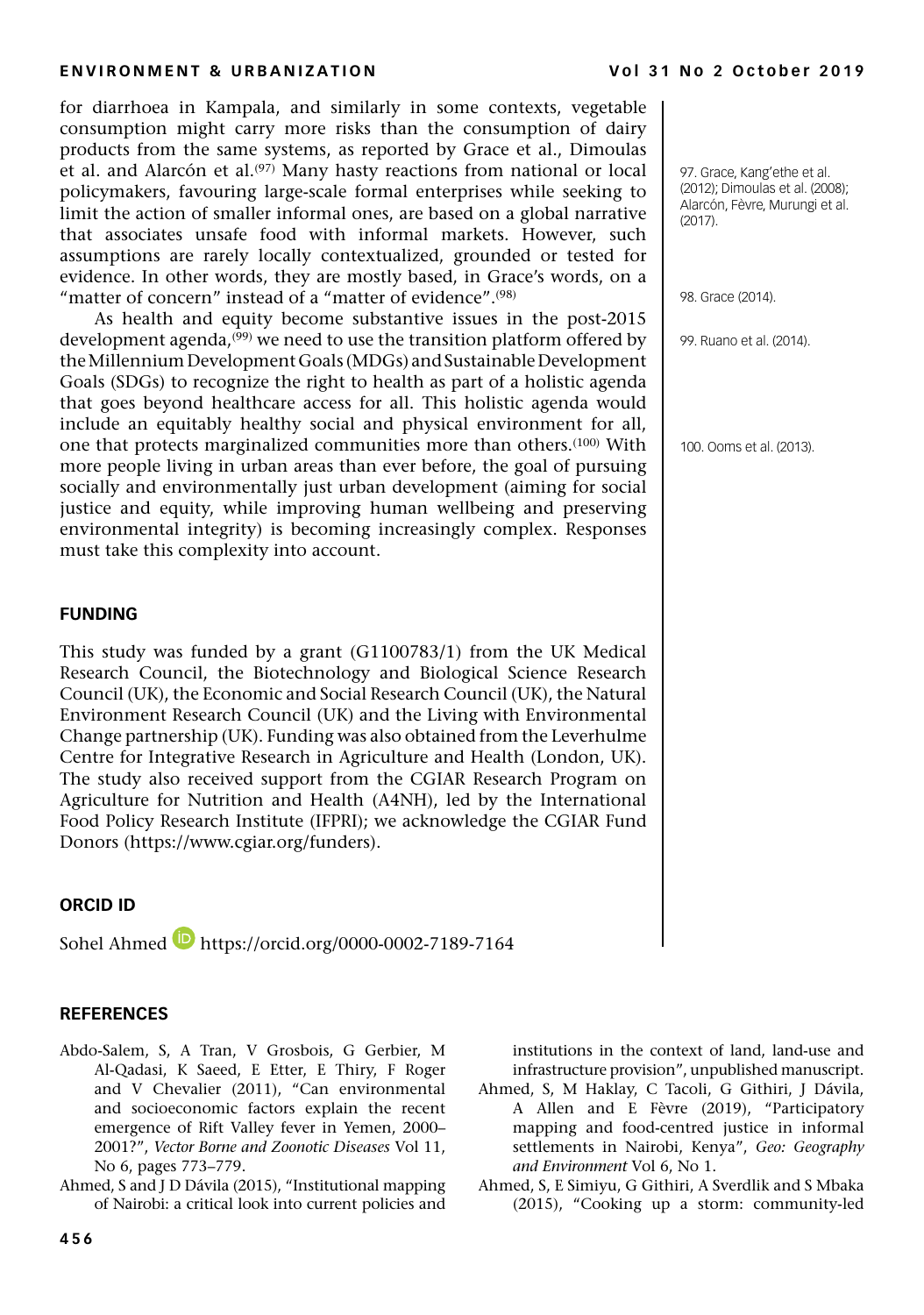mapping and advocacy with food vendors in Nairobi's informal settlements", working paper, International Institute for Environment and Development, London.

- Alarcón, P, E Fèvre, P Muinde, M K Murungi, S Kiambi, J Akoko and J Rushton (2017), "Urban livestock keeping in the city of Nairobi: diversity of production systems, supply chains, and their disease management and risks", *Frontiers in Veterinary Science* Vol 4, No 171.
- Alarcón, P, E M Fèvre, M K Murungi, P Muinde, J Akoko, P Dominguez-Salas, S Kiambi, S Ahmed, B Häsler and J Rushton (2017), "Mapping of beef, sheep and goat food systems in Nairobi - a framework for policy making and the identification of structural vulnerabilities and deficiencies", *Agricultural Systems* Vol 152, pages 1–17.
- Alemayehu, A (2012), "Review on emerging and reemerging bacterial zoonotic diseases", *American-Eurasian Journal of Scientific Research* Vol 7, No 4, pages 176–186.
- Alirol, E, L Getaz, B Stoll, F Chappuis and L Loutan (2011), "Urbanisation and infectious diseases in a globalised world", *The Lancet Infectious Diseases* Vol 11, No 2, pages 131–141.
- Allen, A, D Brown, J D Dávila and P Hofmann (2015), *Topic Guide: Building Reciprocal Rural-Urban Linkages through Infrastructure Investment and Development*, Evidence on Demand.
- Allen, T, K A Murray, C Zambrana-Torrelio, S S Morse, C Rondinini, M Di Marco, N Breit, K J Olival and P Daszak (2017), "Global hotspots and correlates of emerging zoonotic diseases", *Nature Communications* Vol 8, No 1.
- Bai, X, I Nath, A Capon, N Hasan and D Jaron (2012), "Health and wellbeing in the changing urban environment: complex challenges, scientific responses, and the way forward", *Current Opinion in Environmental Sustainability* Vol 4, No 4, pages 465–472.
- Corburn, J (2009), *Toward the healthy city: people, places, and the politics of urban planning*, MIT Press.
- Corburn, J (2013), "Collaborative planning in Nairobi's slums", in *Healthy City Planning: From Neighbourhood to National Health Equity*, Routledge, London, pages 103–129.
- Craddock, S and S Hinchliffe (2015), "One world, one health? Social science engagement with the one health agenda", *Social Science & Medicine* Vol 129, pages 1–4.
- Cunningham, A A, I Scoones and J L Wood (2017), "One Health for a changing world: new perspectives from Africa", *Philosophical Transactions of the Royal Society B: Biological Sciences* Vol 372, No 1725, pages 1–7.
- Dalziel, B D, B Pourbohloul and S P Ellner (2013), "Human mobility patterns predict divergent epidemic dynamics among cities", *Proceedings of*

*the Royal Society B: Biological Sciences* Vol 280, No 1766.

- Delgado, C L and C A Narrod (2003), *Policy, Technical, and Environmental Determinants and Implications of the Scaling-up of Livestock Production in Four Fast-Growing Developing Countries: A Synthesis*, International Food Policy Research Institute.
- Delgado, C, M Rosegrant, H Steinfeld, S Ehui and C Courbois (1999), "Livestock to 2020: the next food revolution", Food, Agriculture, and the Environment Discussion Paper 28, International Food Policy Research Institute, Washington, DC.
- Dewan, A M and Y Yamaguchi (2009), "Land use and land cover change in Greater Dhaka, Bangladesh: using remote sensing to promote sustainable urbanization", *Applied Geography* Vol 29, No 3, pages 390–401.
- Dimoulas, P, D Waltner-Toews, S Humphries and G W Nainyama (2008), "Household risk factors associated with chicken rearing and food consumption in Kampala", in D C Cole, D Lee-Smith and G W Nasinyama (editors), *Healthy City Harvests: Generating Evidence to Guide Policy on Urban Agriculture*, CIP/Urban Harvest and Makerere University Press, Kampala and Lima, pages 177–192.
- Dominguez-Salas, P, P Alarcón, B Häsler, I R Dohoo, K Colverson, E W Kimani-Murage, S Alonso, E Ferguson, E M Fèvre, J Rushton and D Grace (2016), "Nutritional characterisation of lowincome households of Nairobi: socioeconomic, livestock and gender considerations and predictors of malnutrition from a cross-sectional survey", *BMC Nutrition* Vol 2.
- Dzingirai, V, S Bukachi, M Leach, L Mangwanya, I Scoones and A Wilkinson (2017), "Structural drivers of vulnerability to zoonotic disease in Africa" *Philosophical Transactions of the Royal Society B: Biological Sciences* Vol 372, No 1725.
- Eckert, S and S Kohler (2014), "Urbanization and health in developing countries: a systematic review", *World Health & Population* Vol 15, No 1, pages 7–20.
- FAO (2006), *World Agriculture: Towards 2030/2050*, interim report, Global Perspective Studies Unit, Food and Agriculture Organization of the United Nations, Rome.
- FAO (2007), *Avian Influenza—Questions & Answers: The Facts of Bird Flu*, Agriculture Department, Animal Production and Health Division, Food and Agriculture Organization of the United Nations.
- Gatrell, A C (2005), "Complexity theory and geographies of health: a critical assessment", *Social Science & Medicine* Vol 60, No 12, pages 2661–2671.
- Goryakin, Y, L Rocco and M Suhrcke (2017), "The contribution of urbanisation to noncommunicable diseases: evidence from 173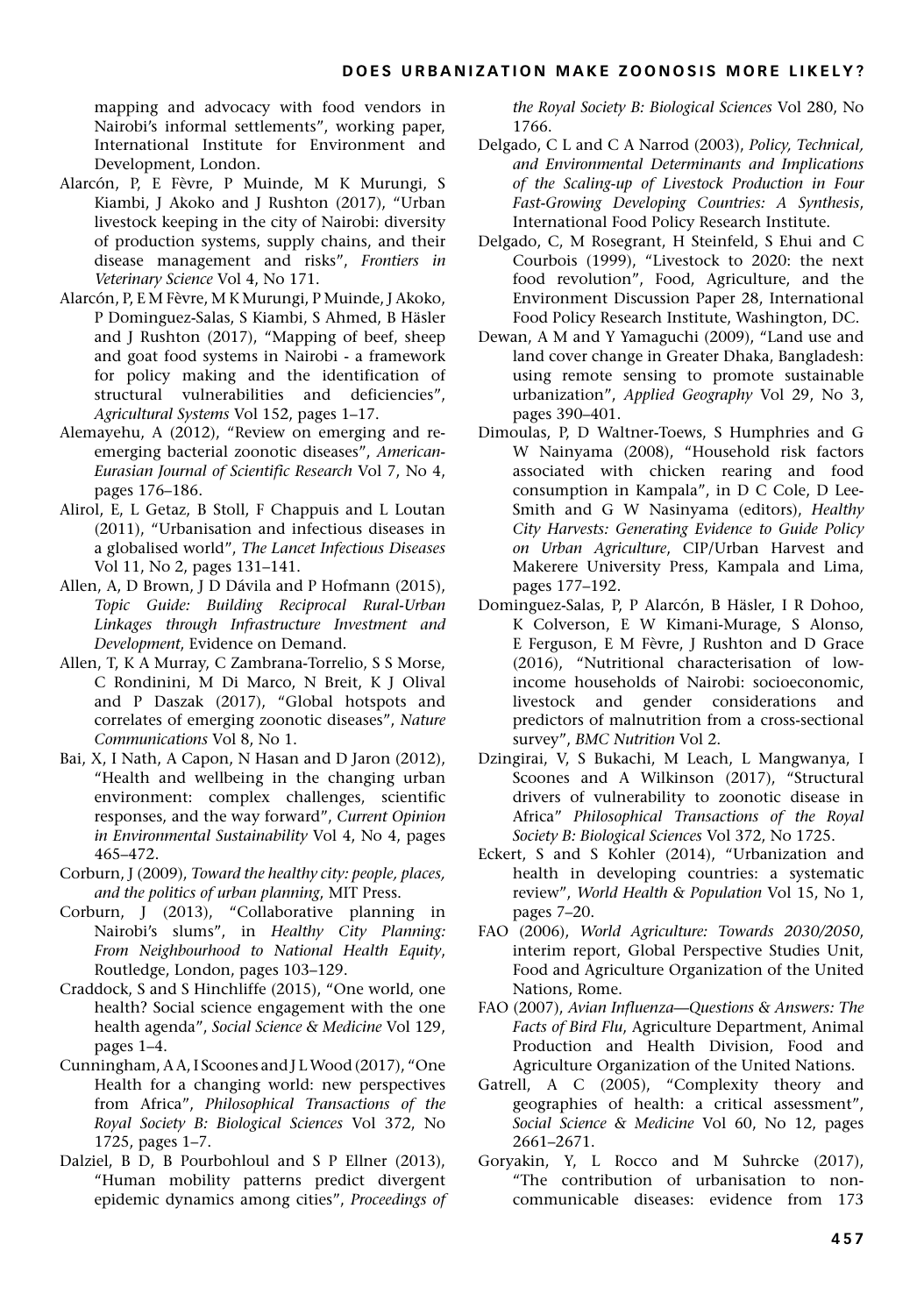countries from 1980 to 2008", *Economics & Human Biology* Vol 26, pages 151–163.

- Grace, D (2014), "Safe and fair food for informal markets: a food safety impact narrative", research brief, International Livestock Research Institute, Nairobi.
- Grace, D, J Gilbert, T Randolph and E Kang'ethe (2012), "The multiple burdens of zoonotic disease and an ecohealth approach to their assessment", *Tropical Animal Health and Production* Vol 44, No 1, pages 67–73.
- Grace, D, E Kang'ethe and D Waltner-Toews (2012), "Participatory and integrative approaches to food safety in developing country cities", *Tropical Animal Health and Production* Vol 44, Suppl 1, pages 1–2.
- Grace, D, F Mutua and P Ochungo (2012), *Mapping of Poverty and Likely Zoonoses Hotspots*, International Livestock Research Institute, Nairobi, 119 pages.
- Grace, D, G W Nasinyama, T F Randolph, F Mwiine and E Kang'ethe (2008), "City dairying in Kampala: integrating benefits and harms", in D C Cole, D Lee-Smith and G W Nasinyama (editors), *Healthy City Harvests: Generating Evidence to Guide Policy on Urban Agriculture*, CIP/Urban Harvest and Makerere University Press, Kampala and Lima, pages 193–210.
- Grace, D, J Olowoye, M Dipeolu, S Odebode and T Randolph (2012), "The influence of gender and group membership on food safety: the case of meat sellers in Bodija market, Ibadan, Nigeria", *Tropical Animal Health and Production* Vol 44, No 1, pages 53–59.
- Grace, D, A Omore, T Randolph, E Kang'ethe, G W Nasinyama and H O Mohammed (2008), "Risk assessment for Escherichia coli O157:H7 in marketed unpasteurized milk in selected East African countries", *Journal of Food Protection* Vol 71, pages 257–263.
- Grace, D, K Roesel and K Kabui (2014), "Gender aspects of informal markets for animal-sourced food", in K Roesel and D Grace (editors), *Food Safety and Informal Markets: Animal Products in Sub-Saharan Africa*, Routledge, pages 114–124.
- Greger, M (2007), "The human/animal interface: emergence and resurgence of zoonotic infectious diseases", *Critical Reviews in Microbiology* Vol 33, No 4, pages 243–299.
- Harpham, T (1997), "Urbanization and health in transition", *Lancet* Vol 349, Suppl III, pages 11–13.
- Harpham, T, S Burton and I Blue (2001), "Healthy city projects in developing countries: first evaluation", *Health Promotion International* Vol 16, No 2, pages 111–125.
- Harpham, T and M Tanner (1995), *Urban Health in Developing Countries: Progress and Prospects*, Routledge.
- Hassell, J M, M J Ward, D Muloi, J M Bettridge, T P Robinson, A Ogendo, T Imboma, J Kiiru, S Kariuki,

M Begon, E K Kang'ethe, M E J Woolhouse and E M Fèvre (2019), "Deterministic processes structure bacterial genetic communities across an urban landscape", *Nature Communications* Vol 10.

- Hassell, J M, M J Ward, D Muloi, J M Bettridge, T P Robinson, S Kariuki, A Ogendo, J Kirru, T Imboma, E Kang'ethe, E M Öghren, N J Williams, M Begon, M E J Woolhouse and E M Fèvre (2019), "Clinically relevant antimicrobial resistance at the wildlife–livestock–human interface in Nairobi: an epidemiological study", *Lancet Planetary Health* Vol 3, No 6, pages e259–269.
- Havelaar, A H, M D Kirk, P R Torgerson, H J Gibb, T Hald, R J Lake, N Praet, D C Bellinger, N R de Silva, N Gargouri, N Speybroeck, A Cawthorne, C Mathers, C Stein, F J Angulo and B Devleesschauwer (2015), "World Health Organization global estimates and regional comparisons of the burden of foodborne disease in 2010", *PLOS Medicine* Vol 12, No 12.
- Jouve, J-L, J Aagaard-Hansen and A Aidara-Kane (2010), "Food safety: equity and social determinants", in E Blas and A Sivasankara Kurup (editors), *Equity, Social Determinants and Public Health Programmes*, World Health Organization, Geneva, pages 95– 114.
- Kang'ethe, E K, V N Kimani, B McDermott, D Grace, A K Lang'at, M W Kiragu, N Karanja, A N Njehu, T Randolph, G Mbugua, T W Irungu and P Ombutu (2012), "A trans-disciplinary study on the health risks of cryptosporidiosis from dairy systems in Dagoretti, Nairobi, Kenya: study background and farming system characteristics", *Tropical Animal Health and Production* Vol 44, No 1, pages 3–10.
- Katukiza, A Y, M Ronteltap, P Steen, J W A Foppen and P N L Lens (2014), "Quantification of microbial risks to human health caused by waterborne viruses and bacteria in an urban slum", *Journal of Applied Microbiology* Vol 116, No 2, pages 447–463.
- Kiambi, S, P Alarcón, J Rushton, M K Murungi, P Muinde, J Akoko, G Aboge, S Gikonyo, K Momanyi, E K Kang'ethe and E Fèvre (2018), "Mapping Nairobi's dairy food system: an essential analysis for industry and research", *Agricultural Systems* Vol 167, pages 47–60.
- Kimani, V N, G Mitoko, B McDermott, D Grace, J Ambia, M W Kiragu, A N Njehu, J Sinja, J G Monda and E K Kang'ethe (2012), "Social and gender determinants of risk of cryptosporidiosis, an emerging zoonosis, in Dagoretti, Nairobi, Kenya", *Tropical Animal Health and Production* Vol 44, No 1, pages 17–23.
- Leach, M and I Scoones (2013), "The social and political lives of zoonotic disease models: narratives, science and policy", *Social Science & Medicine* Vol 88, pages 10–17.
- Leach, M, I Scoones and A Stirling (2010a), "Governing epidemics in an age of complexity: narratives, politics and pathways to sustainability", *Global*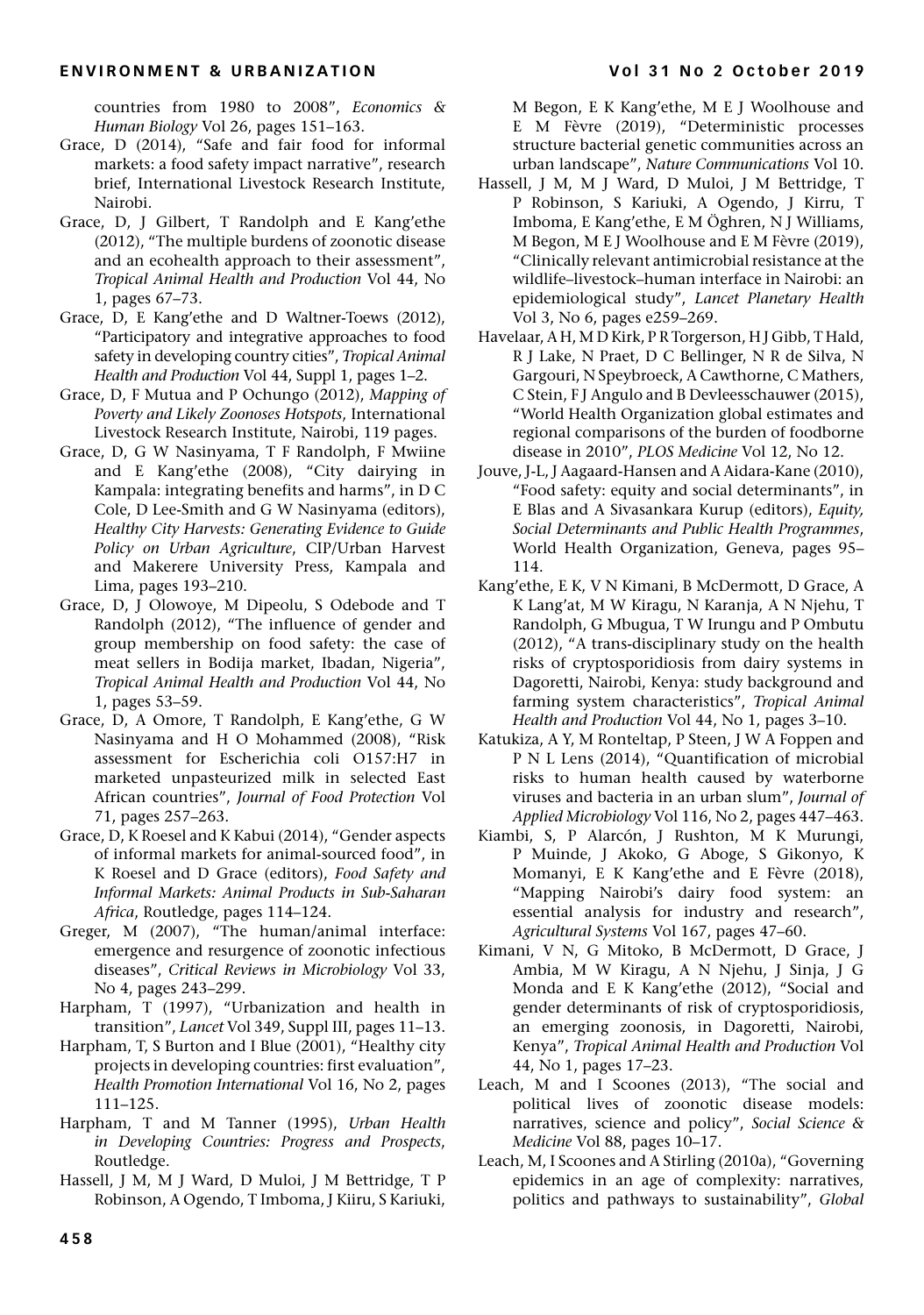*Environmental Change* Vol 20, No 3, pages 369– 377.

- Leach, M, I Scoones and A Stirling (2010b), *Dynamic Sustainabilities: Technology, Environment, Social Justice*, Earthscan.
- Levy, C (2013), "Travel choice reframed: "deep distribution" and gender in urban transport", *Environment and Urbanization* Vol 25, No 1, pages 47–63.
- Li, X H, J L Liu, V Gibson and Y G Zhu (2012), "Urban sustainability and human health in China, East Asia and Southeast Asia", *Current Opinion in Environmental Sustainability* Vol 4, No 4, pages 436–442.
- MacGregor, H and L Waldman (2017), "Views from many worlds: unsettling categories in interdisciplinary research on endemic zoonotic diseases", *Philosophical Transactions of the Royal Society B: Biological Sciences* Vol 372, No 1725.
- Maciel, E A, A L F de Carvalho, S F Nascimento, R B de Matos, E L Gouveia, M G Reis and A I Ko (2008), "Household transmission of Leptospira infection in urban slum communities", *PLOS Neglected Tropical Diseases* Vol 2, No 1.
- Mackenstedt, U, D Jenkins and T Romig (2015), "The role of wildlife in the transmission of parasitic zoonoses in peri-urban and urban areas", *International Journal for Parasitology: Parasites and Wildlife* Vol 4, No 1, pages 71–79.
- McDermott, B, D Grace, C Mbae, E Mulinge, J Monda, C Nyongesa, J Ambia and A Njehu (2012), "Prevalence of cryptosporidiosis in dairy cattle, cattle-keeping families, their non-cattle-keeping neighbours and HIV-positive individuals in Dagoretti Division, Nairobi, Kenya", *Tropical Animal Health and Production* Vol 44, No 1, pages 11–16.
- McFarlane, R A, A C Sleigh and A J McMichael (2013), "Land-use change and emerging infectious disease on an island continent", *International Journal of Environmental Research and Public Health* Vol 10, No 7, pages 2699–2719.
- McGranahan, G and D Satterthwaite (2014), "Urbanisation: concepts and trends", working paper, International Institute for Environment and Development, London.
- Mdegela, R H, H E Nonga, H A Ngowi and R R Kazwala (2006), "Prevalence of thermophilic campylobacter infections in humans, chickens and crows in Morogoro, Tanzania", *Journal of Veterinary Medicine B: Infectious Diseases and Veterinary Public Health* Vol 53, No 3, 116–121.
- Moore, M, P Gould and B S Keary (2003), "Global urbanization and impact on health", *International Journal of Hygiene and Environmental Health* Vol 206, pages 269–278.
- Morgan, K (2009), "Feeding the city: the challenge of urban food planning", *International Planning Studies* Vol 14, No 4, pages 341–348.
- Muloi, D, P Alarcón, J Ombui, K J Ngeiywa, B Abdullahi, P Muinde, M K Karani, J Rushton and E M Fèvre (2018), "Value chain analysis and sanitary risks of the camel milk system supplying Nairobi city, Kenya", *Preventive Veterinary Medicine* Vol 159, pages 203–210.
- Munyua, P, R M Murithi, S Wainwright, J Githinji, A Hightower, D Mutonga, J Macharia, P M Ithondeka, J Mussaa, R F Breiman, P Bloland and M K Njenga (2010), "Rift Valley fever outbreak in livestock in Kenya, 2006–2007", *The American Journal of Tropical Medicine and Hygiene* Vol 83, No 2, Suppl, pages 58–64.
- Njoh, A (2012), *Urban Planning and Public Health in Africa*, Ashgate.
- Oguttu, J, K Roesel, C McCrindle, S Hendrickx, K Makita and D Grace (2015), "Arrive alive in South Africa: chicken meat the least to worry about", in K Roesel and D Grace (editors), *Food Safety and Informal Markets: Animal Products in Sub-Saharan Africa*, Routledge, pages 202–220.
- Ooms, G, C Brolan, N Eggermont, A Eide, W Flores, L Forman, E A Friedman, T Gebauer, L O Gostin, P S Hill, S Hussain, M McKee, M Mulumba, F Siddiqui, D Sridhar, L Van Leemput, A Waris and A Jahn (2013), "Universal health coverage anchored in the right to health", *Bulletin of the World Health Organization* Vol 91, No 1.
- Patel, N T, N H Patel and L T Madan (2009), "Outbreak of urban leptospirosis in Surat post floods", *Gujarat Medical Journal* Vol 64, No 1, pages 39–41.
- Pearson, J, M D Salman, K BenJabara, C Brown, P Formenty, C Griot, A James, T Jemmi, L King, E Lautner, B J McCluskey, F X Meslin and V Ragan (2005), "Global risks of infectious animal diseases", Issue Paper No 28, Council for Agricultural Science and Technology.
- Prasad, N, D R Murdoch, H Reyburn and J A Crump (2015), "Etiology of severe febrile illness in lowand middle-income countries: a systematic review", *PLOS ONE* Vol 10, No 6.
- Reis, R B, G S Ribeiro, R D M Felzemburgh, F S Santana, S Mohr, A X T O Melendez, A Queiroz, A C Santos, R R Ravines, W S Tassinari, M S Carvalho, M G Reis and A I Ko (2008), "Impact of environment and social gradient on leptospira infection in urban slums", *PLoS Neglected Tropical Diseases* Vol 2, No 4.
- Reyburn, H, M Rowland, M Mohsen, B Khan and C Davies (2003), "The prolonged epidemic of anthroponotic cutaneous leishmaniasis in Kabul, Afghanistan: 'bringing down the neighbourhood'", *Transactions of the Royal Society of Tropical Medicine and Hygiene* Vol 97, pages 170–176.
- Rocha, L E, A E Thorson and R Lambiotte (2015), "The non-linear health consequences of living in larger cities", *Journal of Urban Health* Vol 92, No 5, pages 785–799.